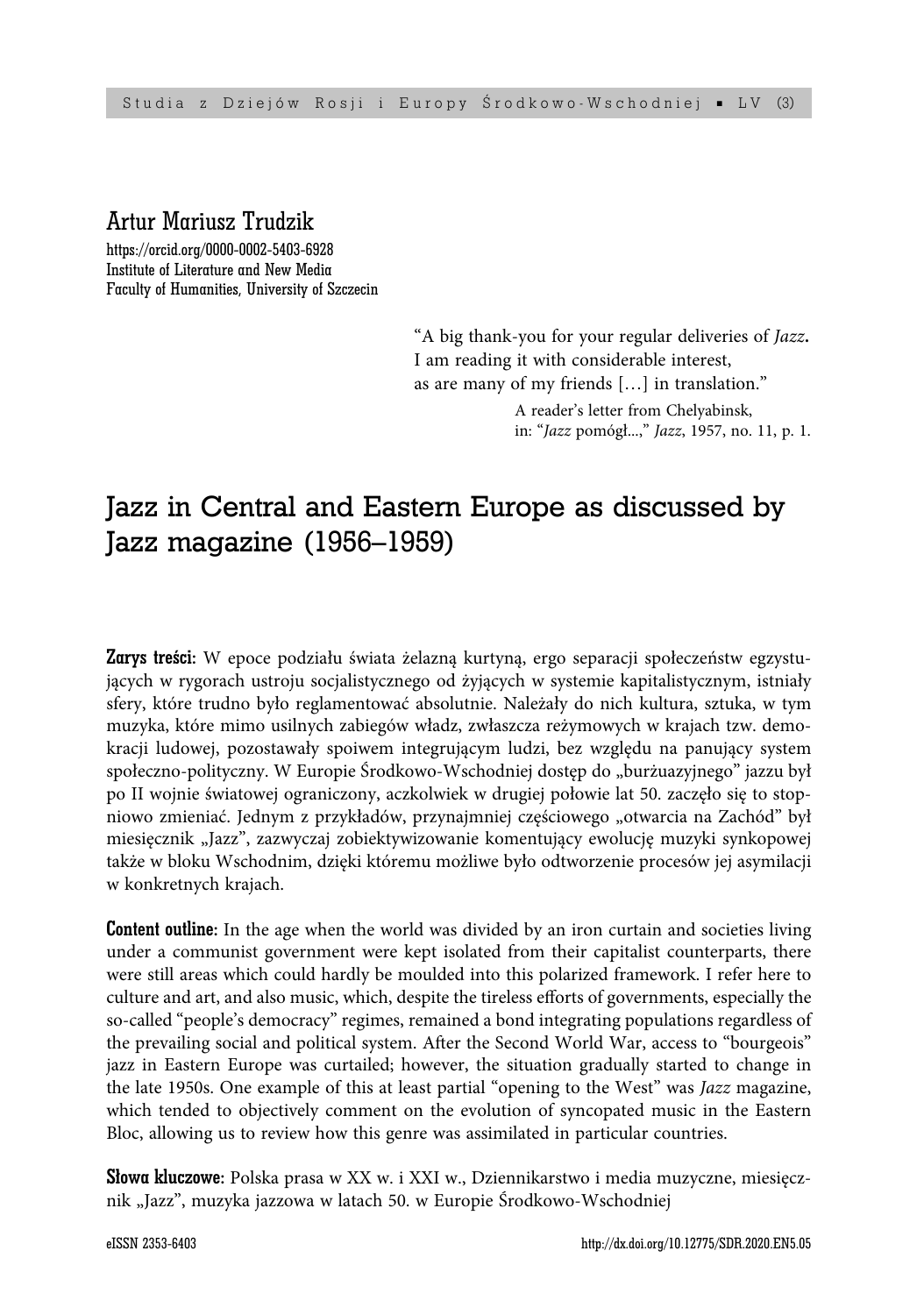Keywords: Polish press in the 20th and 21st centuries, journalism and music media, "Jazz" monthly, jazz music in the 1950s in Central and Eastern Europe

# Introduction, methodology and objectives

This article needs to be prefaced with a number of explanations. First, based on two decades of Polish specialist music magazines, it serves as encouragement for further academic reflection on the absorption of jazz behind the Iron Curtain, taking into account both theoretical and practical aspects of the process.  $^1$  Second, while the title mentions jazz in Eastern and Central Europe, the body of the article also speaks synonymously of "Central European" or "Slavic" jazz. In Western countries, which gave rise to this music genre and research into it, the "discovery" of jazz by the "European East" countries was treated with respect since the 1950s, but tacking regional features onto it by Soviet essayists, artists and journalists, among others, was viewed with scepticism.<sup>2</sup> Since no definition of Central European or Slavic jazz has so far been formulated, the author has treated all these designations as equivalent. It should be remembered, however, that similar digressions were applied to "jazz in Poland" versus "Polish jazz" (this dilemma was not ultimately settled either).<sup>3</sup> Structurally and substantively, this study was conceived so as to exclude Poland from the extent of Central and Eastern Europe: since *Jazz* was a Polish magazine, the attitudes of its editors on domestic syncopated music deserves to be treated separately. Regardless of these comments, "the first and only Central and Eastern European magazine" focused on jazz<sup>4</sup> was, in a fashion, bound to follow the genre's evolution throughout the region, which it did (with varying intensity) over the years.<sup>5</sup>

Jazz, sometimes viewed through the lens of "the first symptom of the nascent twentieth-century global culture," can with some simplifications be traced to "the

<sup>1</sup> A.M. Trudzik, *Recepcja jazzu środkowoeuropejskiego/w Europie Środkowo-Wschodniej w latach 60. XX w. na łamach… "Jazzu"* (in preparation); A.M. Trudzik, *Aktywność środowisk jazzowych w Europie Środkowo-Wschodniej w latach 50. XX w. z perspektywy polskiej prasy muzycznej (casus miesięcznika "Jazz")* (forthcoming).

<sup>2</sup> ap, \*\*\*, in: "O czym piszą inni," *Jazz*, 1957, no. 4, p. 5.

<sup>&</sup>lt;sup>3</sup> In the 1990s, complaints about the lack of a "definition of Polish jazz," which in the 1960s was at most "a problem of an ambivalent nature," could still be heard. Cf. R. Ciesielski, *Polska krytyka jazzowa XX wieku. Zagadnienia i postawy*, Zielona Góra, 2017, pp. 288, 445.

<sup>&</sup>lt;sup>4</sup> In June 1960, the editors added a subtitle: "The only jazz magazine appearing in people's democracy countries." Cf.: *Jazz*, 1960, no. 6, p. 1.

<sup>&</sup>lt;sup>5</sup> The magazine's history spans three ages of development, of which the first, from February 1956 to October 1963, was "dominated by jazz and, to a lesser extent, classical music, to the exclusion of other genres," while during the second, from November 1963 to February 1979, and the third, already as the general *Magazyn Muzyczny* from January 1980 to June 1991, jazz was systematically relegated to the sidelines. Cf. A.M. Trudzik, "Na początku był "Jazz". 60 lat prasy muzycznej (jazz, rock) w Polsce," *Zeszyty Prasoznawcze*, 1, 2017, pp. 183–200; A.M. Trudzik, *Prasa rockowa w PRL-u. "Magazyn Muzyczny" 1980–1991*, Szczecin, 2020 (forthcoming).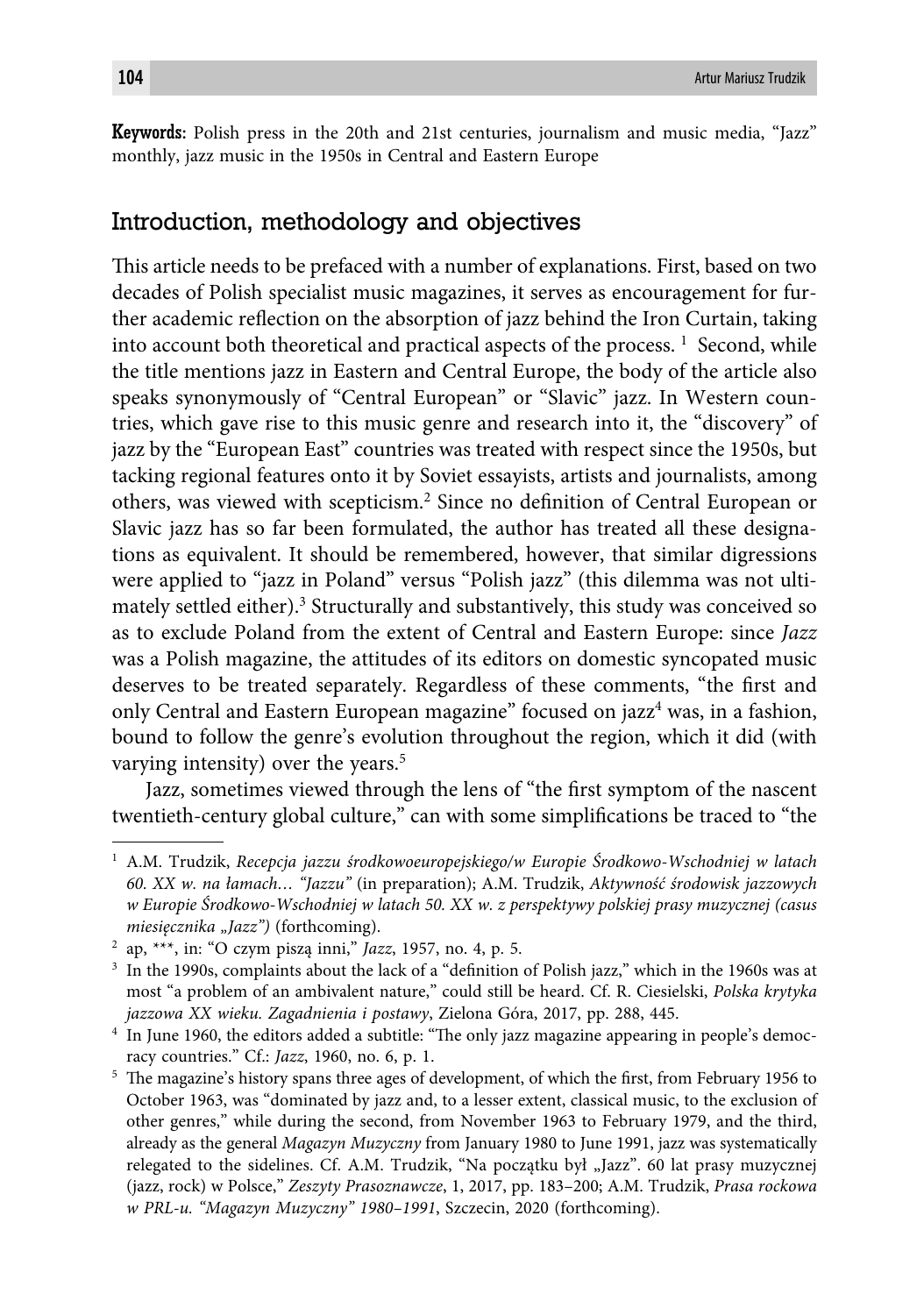late nineteenth century as a development stage of the folk music of African Negroes brought to the United States as slaves,"6 who transplanted secular and religious songs and rhythms first to the South and then to other parts of the US. In its original form, although incidentally subject to some acculturation, jazz reached Western Europe (the UK and Germany), Poland and other European countries, ultimately spanning the entire globe. Its reception in Europe "as a coherent stylistic performance formula can be divided into two phases: imitation from the 1920s to 1950s and emancipation in the 1950s and 1960s." From the point of view of this article, we are interested in the latter period, delimited by "the rapid and dynamic transformation of the original *Jazz*, conceived in February 1956 as a newsletter devoted to musical education and listening to records, into a magazine which, in the context of the strictly one-genre Sopot Jazz Festival in August 1956, became a periodical focused on criticism."7

So far, the status of jazz music in the 1950s Eastern Bloc,<sup>8</sup> and more particularly its presence in the media, has not been the subject of academic scrutiny: it has also not been appreciated in mass culture. Exceptions are films (discussing jazz in their respective countries) shot in Poland (*Innocent Sorcerers*, 1960, featuring Andrzej Trzaskowski, Krzysztof Komeda, etc.) and almost half a century later in Russia (*Hipsters* [*Stilyagi*], charting the history of the "Generation of '52"). The latter film became the subject of an analysis arguing that the youths of the time, craving freedom and wishing to bring Western lifestyle into the Soviet reality, were mercilessly attacked, primarily by the press (*Pravda*, *Izvestyia*, *Krokodil* and others<sup>9</sup>), slinging epithets such as "social parasites and hooligans," charging them with "spying for the Americans," or repeating the warning rhyme "Сегодня ты игрaешь джаз, а завтра Родину продашь!" (Today you are playing jazz, and tomorrow you will betray your country!). Two methods were used to depreciate and combat this genre of music, namely ridicule/demeaning and a proactive "warning against [the consequences of] the temptation of getting closer" to Western culture.10 In popular literature, except for biographies of jazzmen such as Miles Davis, Herbie Hancock, Tomasz Stańko, Michał Urbaniak, Krzysztof Komeda and

<sup>6</sup> J. Balcerak, "25 i 4.500," *Jazz*, 1956, no. 1, p. 1.

<sup>7</sup> R. Ciesielski, op. cit., pp. 51–67.

<sup>&</sup>lt;sup>8</sup> Things were different in the West, see e.g. the following books published by Peter Lang: *Jazz under State Socialism*: *Popular Music in Communist and Post-Communist Europe*, ed. J. Blüml, Y. Kajanová, R. Ritter, Berlin, 2019; *Jazz from Socialist Realism to Postmodernism*, ed. Y. Kajanová, G. Pickhan, R. Ritter, Frankfurt am Main, 2016; *Meanings of Jazz in State Socialism*, ed. G. Pickhan, R. Ritter, Frankfurt am Main, 2016; Ch. Schmidt-Rost, *Jazz in der DDR und Polen*, Frankfurt am Main, 2015; I. Pietraszewski, *Jazz in Poland: Improvised Freedom*, Bern, 2014; *Jazz Behind the Iron Curtain*, ed. G. Pickhan, R. Ritter, Bern, 2011.

<sup>9</sup> See above.

<sup>&</sup>lt;sup>10</sup> M. Studenna-Skrukwa, "Stiladzy - radziecki wariant pokolenia '52 i jego obraz w filmie "Stiladzy" Walerego Todorowskiego," *Studia z Dziejów Rosji i Europy Środkowo-Wschodniej*, 54.1, 2019, p. 181.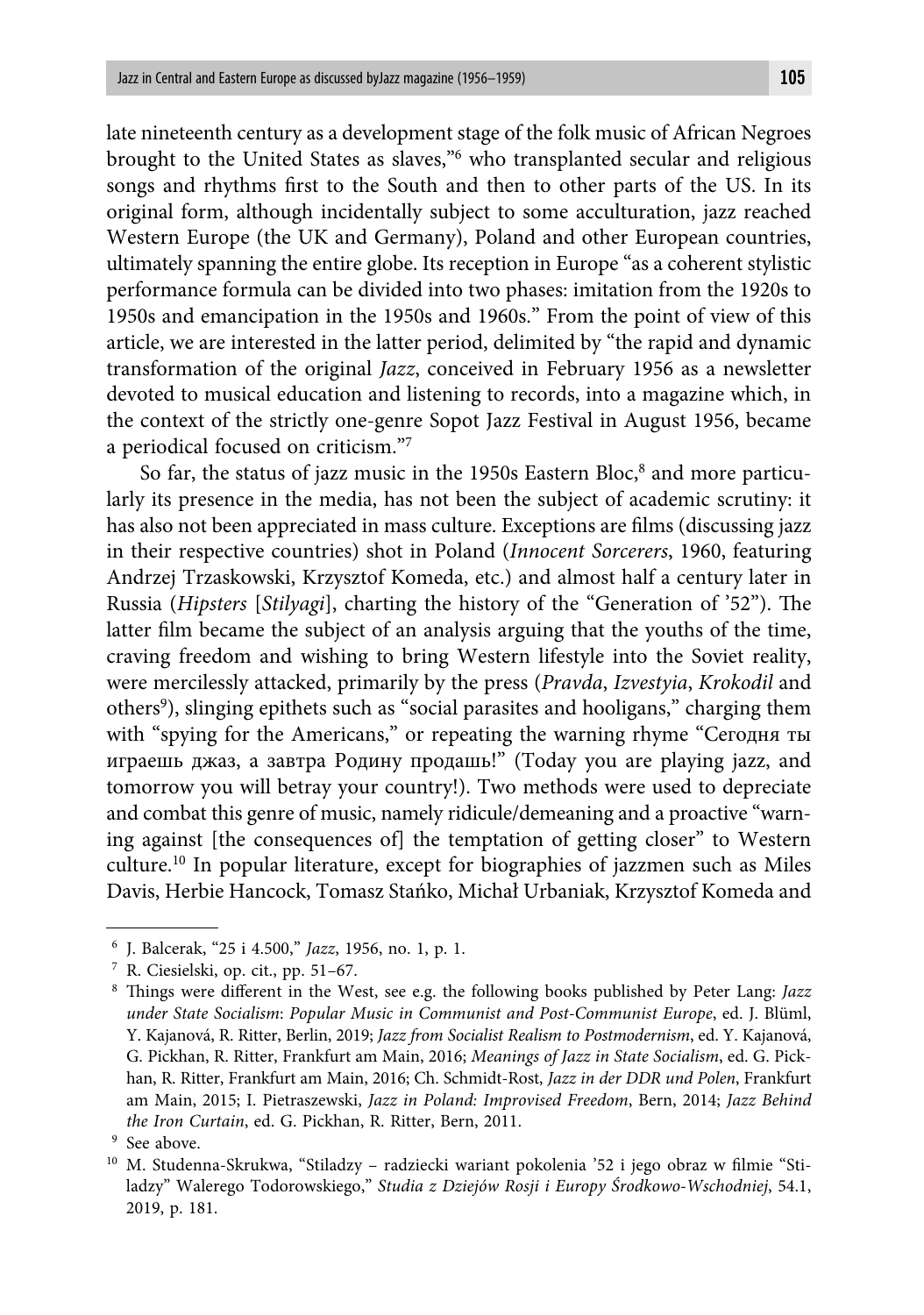others, attempts at a synthetic approach to Central European syncopated music are few and far between. A substitute of sorts was a book by Andrzej Schmidt who, discussing the post-1945 global history of jazz, devoted several pages to outlining its beginnings in Russia and other countries of the former USSR, Poland, Czechoslovakia and Hungary. The facts mentioned by Schmidt have been used as a stepping stone for research discussed in this text.<sup>11</sup>

Methodologically, situating the issue in the convention of interpreting music criticism documents (preferences, criteria, motives, determining factors, etc.) or more broadly at the crossways of history, political sciences, social communication and media sciences, especially press studies, has allowed the author to centre the basic objective around finding a balance between pieces printed in *Jazz* on syncopated music in Central Europe and in other parts of the world and to discuss the conditions of the genre's post-1956 evolution in the Eastern Bloc. The method that has proved optimal and matched the principles of this study was a classical quantitative (the entire corpus of published pieces) and qualitative (subject area) analysis.

### Quantitative analysis

Between 1956 and 1959, 41 issues of the monthly were published (January/February 1958, July/August 1958 and January/February 1959 were double issues).

| Location/issue |       | United<br><b>States</b> | Western<br>Europe | Poland | <b>USSR</b>    | <b>Other Eastern</b><br>European<br>countries, incl.<br><b>East Germany</b> | Other       |
|----------------|-------|-------------------------|-------------------|--------|----------------|-----------------------------------------------------------------------------|-------------|
| 1956,          | no.1  | 18                      | 2                 | 6      | $\overline{4}$ | 1                                                                           | 1           |
|                | no. 2 | 17                      | $\overline{4}$    | 16     | 2              | $\overline{4}$                                                              | 1           |
|                | no. 3 | 12                      | 8                 | 8      | X              | $\overline{4}$                                                              | 1           |
|                | no. 4 | 28                      | 7                 | 11     | 2              | $\overline{4}$                                                              | X           |
|                | no. 5 | 13                      | 15                | 15     | X              | 2                                                                           | X           |
|                | no. 6 | 15                      | 3                 | 13     | X              | 4                                                                           | $\mathbf x$ |
| <b>Total</b>   |       | 103                     | 39                | 69     | 8              | 19                                                                          | 3           |
| 1957,          | no. 1 | 18                      | 8                 | 12     | 1              | $\overline{2}$                                                              | X           |
|                | no. 2 | 7                       | 10                | 8      | $\mathbf{1}$   | 7                                                                           | X           |
|                | no. 3 | 15                      | 11                | 8      | X              | 7                                                                           | 1           |

**Table 1.** Pieces published in *Jazz* on various parts of the world

<sup>11</sup> A. Schmidt, *Historia jazzu 1945–1990*, vol. 3: *Zgiełk i furia*, Warszawa, 1997, pp. 213–215, 218–228.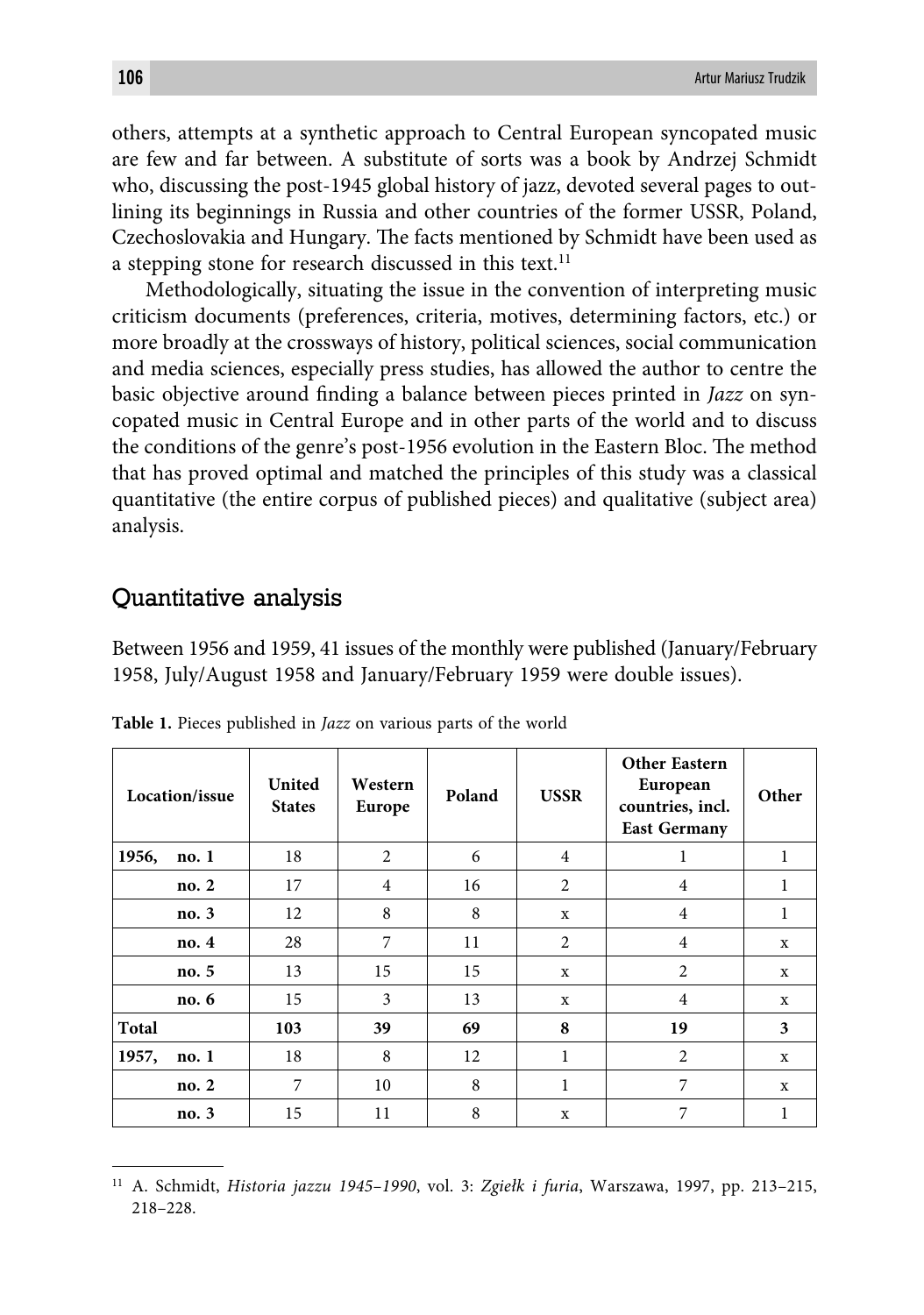| Location/issue |            | United<br><b>States</b> | Western<br>Europe | Poland           | <b>USSR</b>    | Other Eastern<br>European<br>countries, incl.<br><b>East Germany</b> | Other                   |
|----------------|------------|-------------------------|-------------------|------------------|----------------|----------------------------------------------------------------------|-------------------------|
|                | no. 4      | 18                      | 18                | 12               | $\mathbf{1}$   | 5                                                                    | $\mathbf X$             |
|                | no. 5      | 22                      | 9                 | 12               | $\mathbf{1}$   | $\overline{2}$                                                       | $\mathbf x$             |
|                | no. 6      | 13                      | 10                | 12               | $\mathbf{1}$   | 3                                                                    | $\mathbf x$             |
|                | no. 7      | 7                       | 3                 | 13               | X              | $\boldsymbol{2}$                                                     | $\mathbf x$             |
|                | no. 8      | 9                       | 9                 | 17               | $\mathbf 1$    | 4                                                                    | $\mathbf X$             |
|                | no. 9      | 12                      | 13                | 16               | 3              | $\overline{c}$                                                       | $\mathbf X$             |
|                | no. 10     | 6                       | 11                | 10               | X              | 3                                                                    | $\mathbf x$             |
|                | no. 11     | 15                      | 13                | 19               | $\overline{c}$ | 11                                                                   | $\mathbf{1}$            |
|                | no. 12     | 5                       | $\overline{4}$    | 19               | x              | 5                                                                    | $\overline{2}$          |
| <b>Total</b>   |            | 147                     | 119               | 156              | 11             | 53                                                                   | $\overline{\mathbf{4}}$ |
| 1958,          | nos. $1-2$ | 13                      | 18                | 31               | $\mathbf{1}$   | $\mathbf{1}$                                                         | $\mathbf x$             |
|                | no. 3      | 11                      | 8                 | 15               | X              | $\overline{4}$                                                       | $\mathbf{1}$            |
|                | no. 4      | 12                      | 8                 | 23               | $\mathbf x$    | $\mathbf{1}$                                                         | $\mathbf x$             |
|                | no. 5      | 12                      | 8                 | 10               | $\overline{c}$ | $\mathfrak z$                                                        | $\mathbf{1}$            |
|                | no. 6      | 6                       | 11                | 20               | x              | $\mathbf{1}$                                                         | $\mathbf{1}$            |
|                | nos. $7-8$ | 11                      | 10                | 20               | $\mathbf 1$    | 11                                                                   | $\mathbf x$             |
|                | no. 9      | 6                       | 7                 | 11               | $\mathbf{1}$   | $\overline{c}$                                                       | $\mathbf x$             |
|                | no. 10     | 5                       | $\overline{c}$    | 8                | $\mathbf{1}$   | $\mathbf{1}$                                                         | $\mathbf x$             |
|                | no. 11     | $\overline{4}$          | 7                 | 10               | $\mathbf{1}$   | $\mathbf{1}$                                                         | $\mathbf x$             |
|                | no. 12     | $\overline{4}$          | 5                 | 11               | 5              | $\mathbf x$                                                          | $\mathbf x$             |
| Total          |            | 84                      | 84                | 159              | 12             | 25                                                                   | 3                       |
| 1959,          | nos. $1-2$ | 5                       | $\overline{c}$    | 13               | $\mathbf x$    | $\boldsymbol{2}$                                                     | $\mathbf x$             |
|                | no. 3      | $\overline{2}$          | 6                 | 26               | X              | $\overline{2}$                                                       | $\mathbf x$             |
|                | no. 4      | 6                       | 5                 | 16               | x              | 3                                                                    | $\mathbf x$             |
|                | no. 5      | 10                      | 5                 | 12               | $\mathbf x$    | $\mathbf x$                                                          | $\mathbf x$             |
|                | no. 6      | 14                      | 1                 | 8                | 5              | $\mathbf 1$                                                          | $\mathbf X$             |
|                | no. 7      | 12                      | 5                 | 10               | $\mathbf x$    | $\mathbf x$                                                          | $\mathbf x$             |
|                | no. 8      | 6                       | 3                 | 5                | x              | 1                                                                    | $\mathbf X$             |
|                | no. 9      | $\sqrt{2}$              | $\sqrt{5}$        | 6                | $\,1$          | $\mathbf X$                                                          | $\mathbf X$             |
|                | no. 10     | 5                       | 13                | $\mathbf{1}$     | $\mathfrak{Z}$ | $\mathbf X$                                                          | $\mathbf{1}$            |
|                | no. 11     | 15                      | $\,8\,$           | $\boldsymbol{7}$ | X              | $\mathbf{1}$                                                         | $\mathbf{1}$            |
|                | no. 12     | $\boldsymbol{6}$        | $\overline{c}$    | 12               | $\mathbf x$    | $\overline{3}$                                                       | $\mathbf x$             |
| Total          |            | 78                      | 51                | 103              | 8              | 11                                                                   | $\overline{\mathbf{4}}$ |
| Total          |            | 412                     | 293               | 487              | 39             | 108                                                                  | 14                      |

Source: author's own research based on all issues of *Jazz* between 1956 and 1959.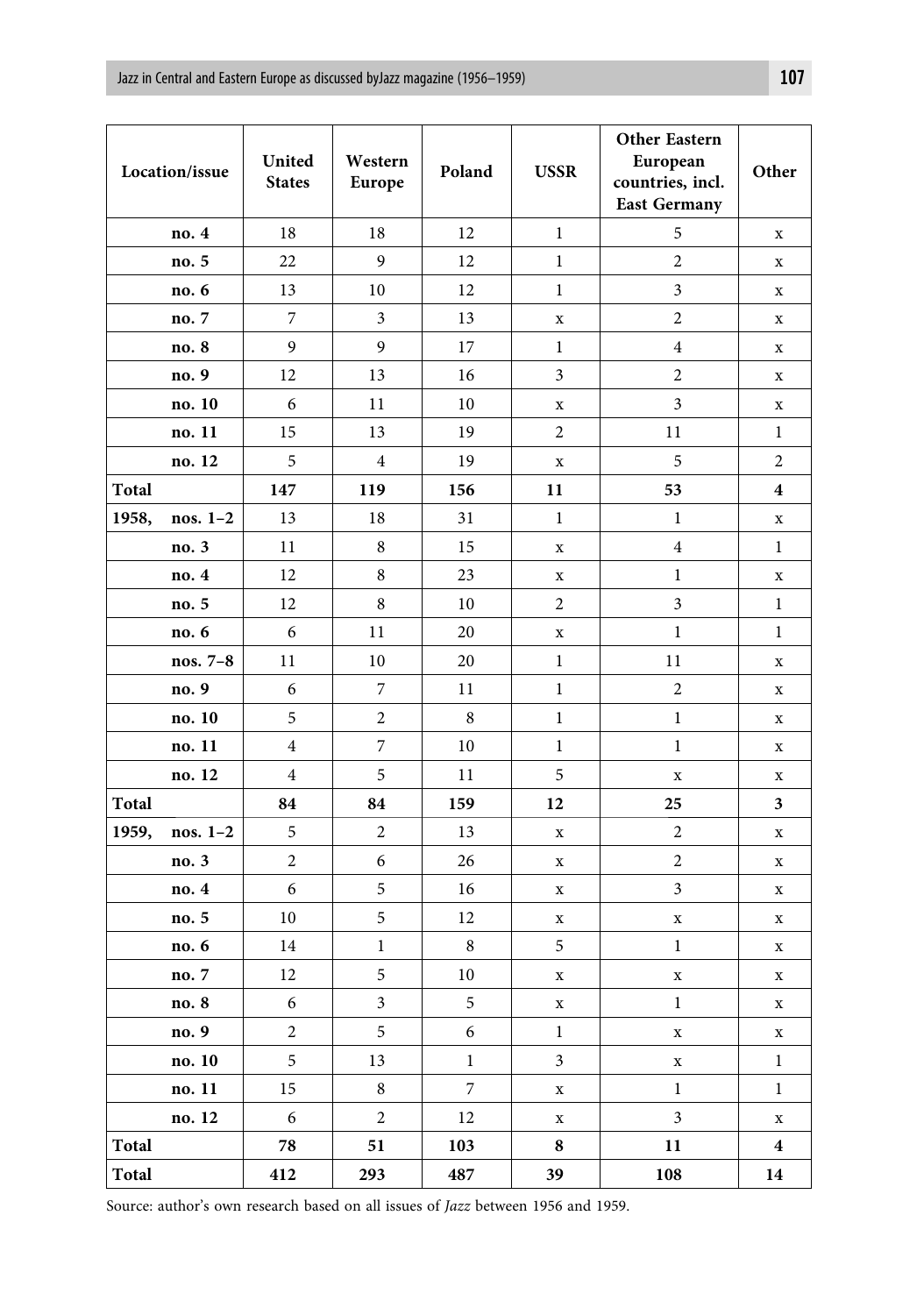Recalculating these numbers as percentages, the distribution of pieces was a follows: Western countries (United States – 30.54%, Western Europe – 21.71%): 52.26%; Central and Eastern Europe (Poland – 36.1%, USSR – 2.74% and other countries  $-7.85\%$ : 46.71%; others: 1.03%. The data shows that an equal amount of space was given to both large geopolitical blocs, while texts of interest to this article, focusing on the USSR and other Central European countries (including East Germany but not Poland), accounted for 10.19% of all pieces. It would therefore be groundless to suppose that the editorial team was externally pressured by the censors or authorities to favour the Eastern Bloc for political reasons. At this point, one should highlight the overall contribution of the magazine (1,353 pieces) in promoting jazz, considering, for example, that throughout the 1950s the cultural *Przekrój* weekly published fewer than 50 texts about that genre, only a few of which discussed jazz-related issues in people's democracies.

## Analysis of contents

#### Union of Soviet Socialist Republics

According to A. Schmidt, the roots of jazz in the Soviet Union extend to the 1920s, when "the Stalinist clampdown was not yet fully applied" and the Sam Wooding band came to tour, inspiring Leonid Utyosov to form a jazz group, soon renamed to Thea-Jazz, whose members "committed their voices to memory." The band later took on the moniker Jolly Fellow, limiting its repertoire to mass songs. More jazz-like was the orchestra led by trumpeter Adi Rosner, a German who travelled all over Europe (and spent six years in Poland). Living in the USSR after 1939, he formed "an orchestra with an impressive, authentic big-band tone of drums and saxophones," a veritable hotbed of talent. The artist was arrested and sent to a labour camp, but thanks to "the grace of commandants who had an ear for music," he survived the exile and immediately upon his release in 1953 reformed his band, again with a cast of young, talented performers. It should be noted that jazz was promoted to some degree by radio and television stations, which sponsored, among others, Oleg Lundstrem, leader of a "Dixieland-swing" band, later transformed into an orchestra and, ultimately in 1956, into a big band. Notable precursors of traditional jazz included Leningrad's popular Dixieland band, which, after 1958, performed at the trendy D-58 club (also known as "Kvadrat").<sup>12</sup>

A complex, systematic approach to improvised music in the USSR was offered to *Jazz* readers in a detailed, two-part article (covering pre- and post-1945 times) by G. R. Terpilovski, who stressed that, despite appearances, contacts with Western allies during the war "rekindled the zeal" for this form of art, even though "the

<sup>12</sup> Ibid., pp. 223–225.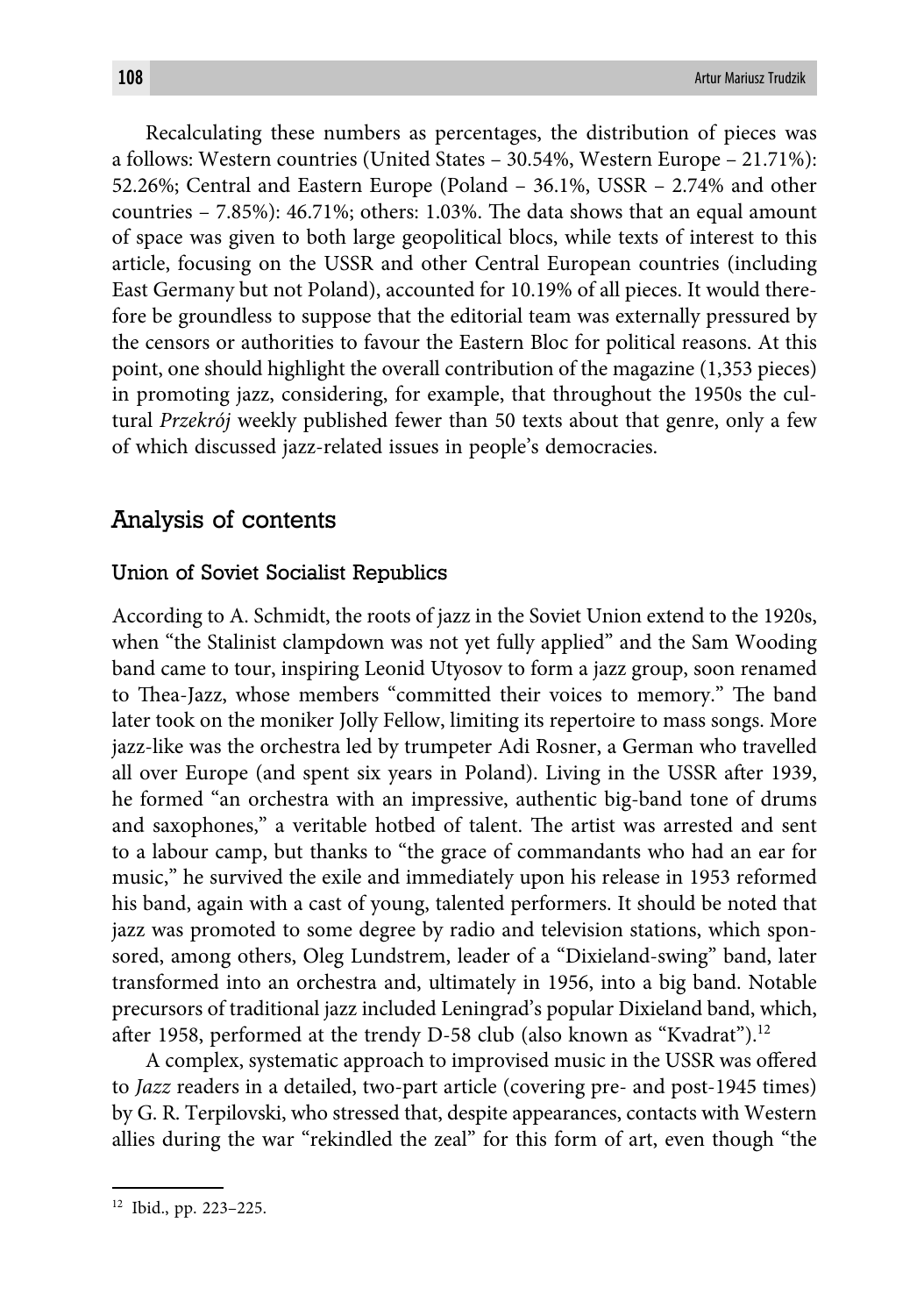international contacts of Soviet jazz musicians quickly flagged." The informal capital of jazz was, of course, Moscow, but this does not mean that Leningrad and other large Soviet cities turned their backs on this music genre. In the Soviet Union, professional bands were surrounded by a host of amateur efforts, which at one time led to a paradox of "having more jazz orchestras that jazz," because "they actually promoted Soviet songs and composers."13

Factors determining Russian improvised music were explored by Isaak Dunaevski, who stressed that "[f]or some time, it appeared that jazz was once and for all banished from our music. The saxophone was outlawed as an instrument […] the accordion got rid of; foxtrot and tango were taboo in social dancing, replaced instead by dances popular with our great-grandmothers." Fortunately – or not – in the mid-1950s the authorities started to consider whether to "recognize jazz as legitimate music" and how to interpret it. While theoreticians debated on imponderables, "a form of pseudo jazz played for dancing grew in popularity, necessarily opposed by everyone who had a healthy sense of beauty, because such music, deformed with harmonic and polyphonic antics, was utterly pointless." There could be no doubt that disputes on the stylistic variety of jazz were right, but the very question of whether this genre could be performed and offered to the public is now obsolete, because "what could be the harm of a Soviet music lover listening to good, graceful and masterly composed jazz music?"14 Dunaevski died two years before these reflections appeared in print, yet his arguments prevailed with the powers that be, because in February 1955, the Union of Soviet Composers announced at its plenary session an "amnesty" for both the innocuous saxophone and "other deviations" in dance and popular music.15

It was not only Russians, however, who used the pages of the magazine to identify the obstacles hindering jazz from taking root in Poland's eastern neighbour. Roman Waschko focused on the harmful consequences of politicizing culture, citing the textbook case of "cult of personality and jazz," based on which prominent party members encouraged "very harsh criticism bordering on denouncement" of improvised music as "a product of the decadent bourgeois culture." As a result of permanent indoctrination, books "contained erroneous definitions of jazz"; for example, the *Great Soviet Encyclopaedia* declared that "typical forms of jazz music included foxtrot, one-step, Charleston, blues and rumba!" The final straw that triggered the revision of former positions was a piece entitled *Current Issues in Light Music* and certain articles printed in 1956 in, among others, *Konsomolskaya Pravda*. In the piece's closing paragraph, the journalist comments upon the idea put forward by *Melody Maker* to send a reporter to the USSR. Once there, the visitor could "find no trace" of jazz anywhere, except for a handful of Leningrad students

<sup>13</sup> G.R. Terpiłowski, "Jazz w ZSRR," *Jazz*, 1958, no. 10, p. 6–8; ibid., no. 11, p. 9.

<sup>14</sup> W. Szermowicz (ed.), "Dyskusja w Londynie i Moskwie," *Jazz*, 1956, no. 2, p. 4.

<sup>15</sup> Ibid., p. 6.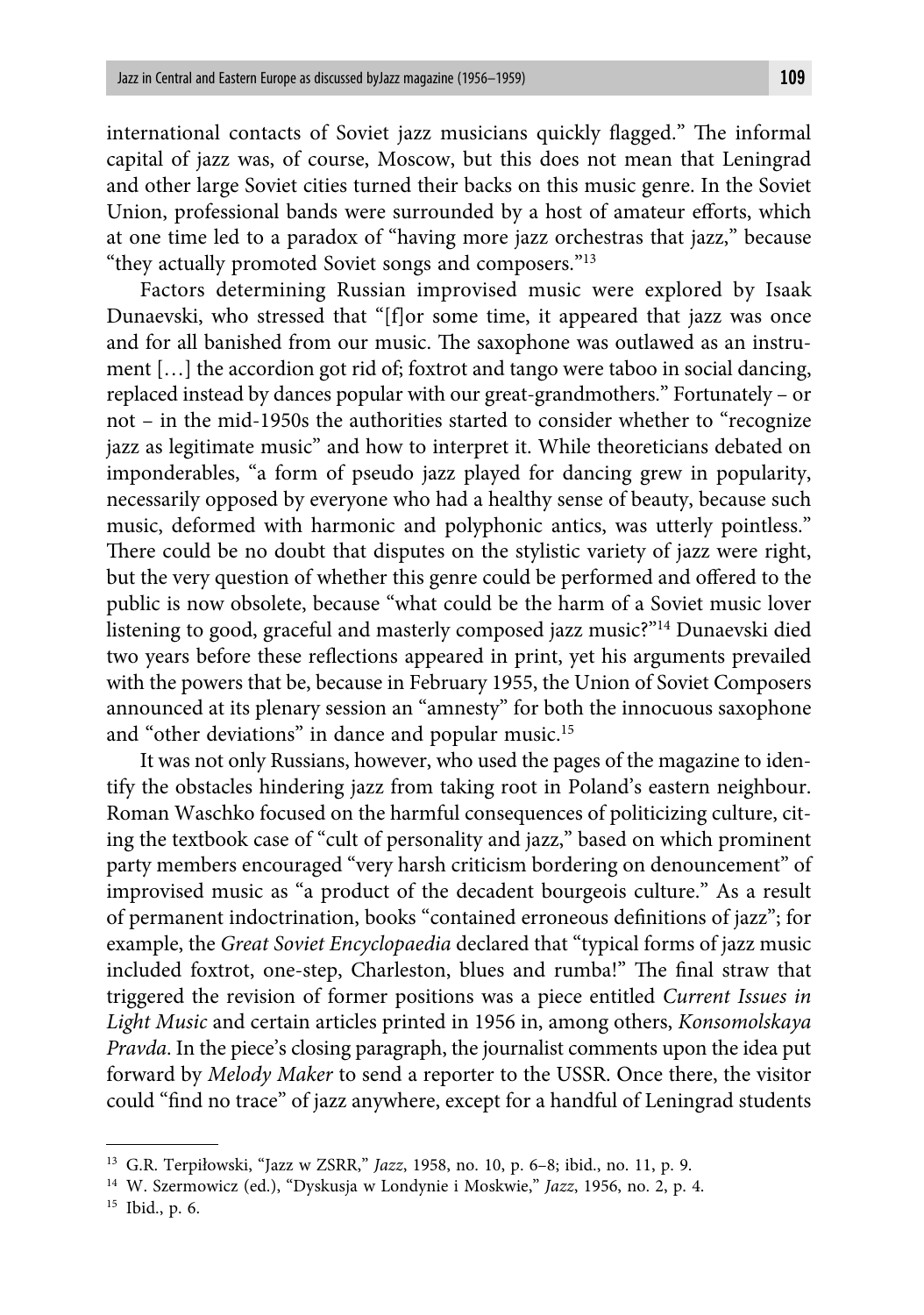who told him that they appreciated Glenn Miller but were absolutely ignorant of modern jazz.<sup>16</sup> Travelling further into the country, he noticed the first positive symptoms in the famous resort of Sochi, where, in the Inturist hotel, he heard "the largest number of pieces in a genre that resembled jazz," although adorned "with Russian refrains" (e.g. "The Man I Love"). These experiences allowed him to draw the conclusion that the highest standards were offered by the Utyosov orchestra; however, its arrangers "were listening with one ear to America and with the other to party guidelines." In general "there were no jazz bands, as we understand them here," but rather "dancing and entertainment ensembles with a jazz bent and student bands that were approaching jazz at a rapid pace," even though this was not easy, due to decades of retardation. The potential acceleration was presaged by buying Western records, recording music on tape, contacts with European and US musicians, the emergence of talented artists, etc. To summarize, Soviet jazz was then "at a transitional stage, breaking down old barriers, birthing new ideas, producing new bands."17

After the mid-1950s, various groups attempted to "fix the boundaries" between classical music, jazz, and light/dance/rock'n'roll music. In January 1957, the magazine's editors published a range of views on this issue offered by "composers, critics, radio employees, musicians, etc." (translated from *Sovetskaya Musika*). One of the more important voices came from the eminent symphony composer Dmitri Shostakovich, who offered his successors the following friendly advice: "Everyone who wants to work with light music should listen less to conversations about the 'specific nature' of jazz and create more fine, gay, lively music instead." In addition, he urged others not to lose their passion and finesse and to "look for new ways while building upon previous achievements."18 On the other hand, A. Rosner, as a practising jazzman, affirmed that despite the multiplicity of trends, his band "wanted to stick to a style that responded to the needs of the Soviet people and had every opportunity for successful future development."19 Records of similar debates were printed in other Russian magazines, including *Molodezh mira*, but matter-of-fact argumentation most often gave way to communist propaganda and ignorance.  $^{20}$ 

The inter-community debate thread was continued at the  $2<sup>nd</sup>$  All-Union Congress of Russian Composers (April 1957). Most speeches given there came for apologists beholden to the party, who proclaimed that "Russian music is, by its very essence, utterly different from contemporary bourgeois music," or delivered out-of-date rants such as: "The socialist realism method has taught us to see life in its revolutionary development, the struggle between the old and the new […]" and therefore if an artist ignored it, he voluntarily and "inevitably detached him-

<sup>16</sup> R. Waschko, "Odgłosy synkop w ZSRR," *Jazz*, 1956, no. 5, p. 6.

<sup>17</sup> Ibid.

<sup>18</sup> D. Shostakovich, \*\*\*, in: "Co myślicie o jazie i muzyce lekkiej?," *Jazz*, 1957, no. 1, p. 6.

<sup>19</sup> A. Rosner, \*\*\*, in: "Co myślicie o jazie i muzyce lekkiej?," *Jazz*, 1957, no. 1, p. 6.

<sup>20</sup> W. Afelt, "Piramida Lwa Tołstoja i jazz," *Jazz*, 1957, no. 2, p. 8.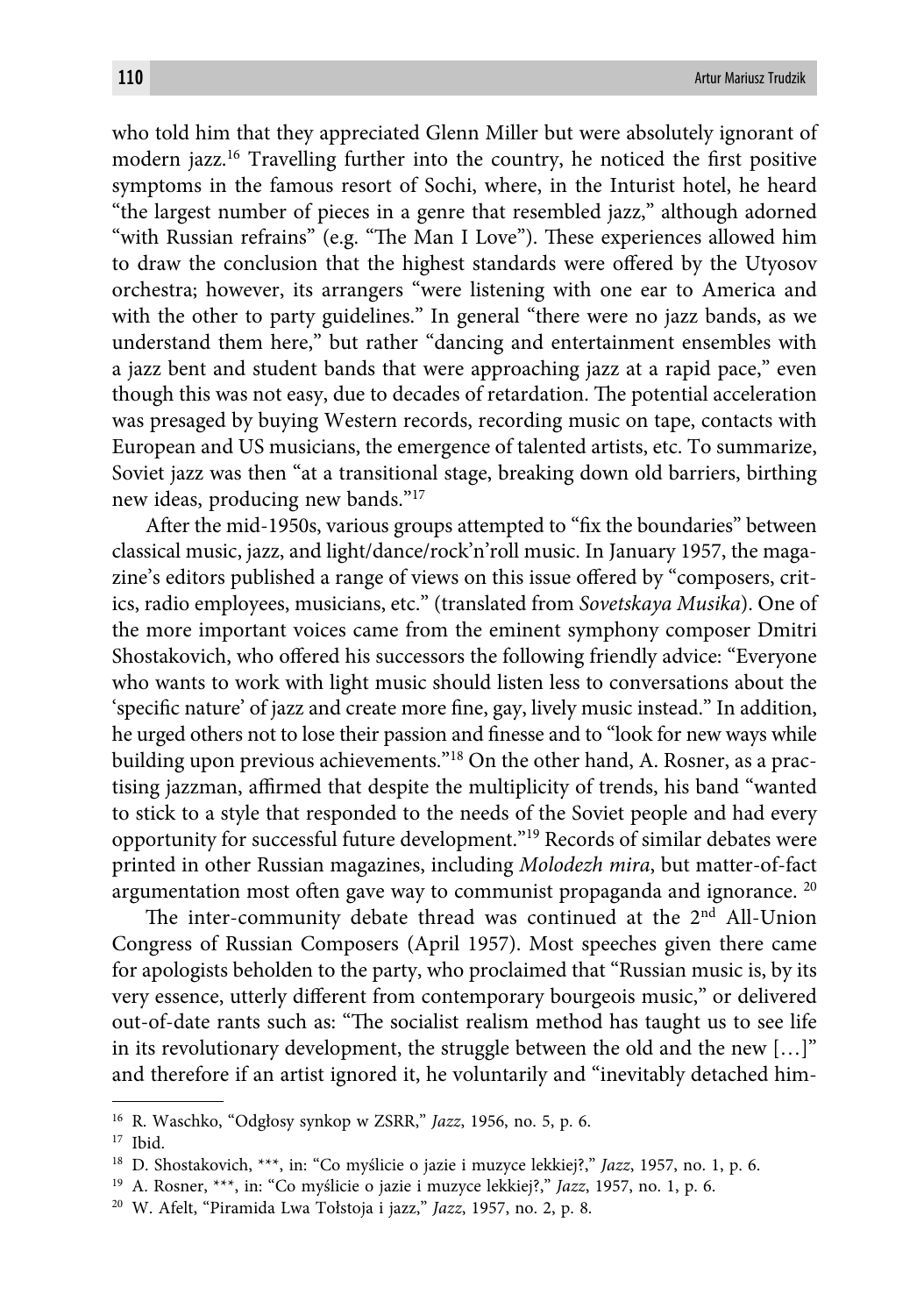self from contemporary times and the needs of the nation. Individualism, with its egoistical narrowness, anti-humanism and disengagement from the great social movements, ran counter to progressive aspirations and the freedom of artistic pursuits." A deviation from this line was an open letter of jazz lovers, who argued that musical artists, teachers and promoters should prioritize protecting listeners "against vulgarity" and avoid "totally sterile" deliberations on the sense of doing jazz music, because "it is not the odd beast some have painted it to be." In addition, the past proved that "as long as musical purists tilted at the windmills, banning jazz by decree, so long did worthless, easy-to-compose pieces appear, and so long did pathetic bourgeois lyrics [...] and pseudo-Gypsy romances flourish."<sup>21</sup>

The most spectacular undertaking to reach far beyond the boundaries of Central Europe was the Youth Festival in Moscow (1957), which was intensely promoted in the West. Appearance at the event was announced through the *Jazz Journal* by Dizzie Gillespie himself. France, in turn, was to send Michel Legrand, Fred Gerard, Benny Vasseur, Pierre Gossez and others. *Melody Maker* also included the Bruce Turner Band, Al Jenner Band, London University Jazz Band, and the Geoff Ellison ensemble with Bertice Reading and Russell Quaye's City Ramblers (skiffle) in the line-up. A large contingent came from Germany: the Spree City Stompers, Poldi Klein Quartett (West Germany) and Jazz Studio Quintett, Fünf Spiritual Singers and Günter Höring Tanzsifoniker (East Germany).<sup>22</sup> After the festival, the *Daily Worker* printed a letter from Vladimir Bolshakov, who asserted that the Russians were knowledgeable on worldwide jazz and tended (though obviously not all of them) to like it, listening to American stations or the BBC, but preferred "normal and calm music, not the rock'n'roll cacophonic hollering" and therefore Elvis Presley, unlike Glen Miller and "some Louis Armstrong compositions" failed to impress them.<sup>23</sup> Melody Maker in turn featured the post-festival reflections of bass player Stan Wasser, who was impressed by "the enormous interest in jazz shown by the Russian society despite an unfavourable cultural policy." On this unique occasion, the Mosfilm studio shot a short documentary on British artists, depicting "the audience's darling" Bertice Reading.24

*Jazz* reflected on the Soviet September initiative in many dimensions (reprints, reports, interviews, comments, richly illustrated articles), placing it in the context of the contemporary situation of syncopated music in the Soviet Union. On the one hand, there was a shortage of "jazz bands as we understand them," but on the

<sup>21 \*\*\*, &</sup>quot;Słowo miłośników jazzu," *Jazz*, 1957, no. 6, p. 6; D. Szepiłow,*"*Na Zjeździe," *Jazz*, 1957, no. 6, p. 6.

<sup>22 \*\*\*, &</sup>quot;VI Światowy Festiwal Młodzieży," *Jazz*, 1957, no. 6, p. 4.

<sup>23</sup> W. Bolszakow, "Władimir Bolszakow w odpowiedzi dziennikowi "Daily Worker," *Jazz*, 1957, no. 8, p. 7.

<sup>&</sup>lt;sup>24</sup> "They met with students and employees of the conservatory, and with Aram Khachaturian, conversing with them, among other things, about improvisation and harmony in jazz music." Cf.: \*\*\*, "Chaczaturian i angielscy jazzmeni" [sic!], *Jazz*, 1957, no. 9, p. 2.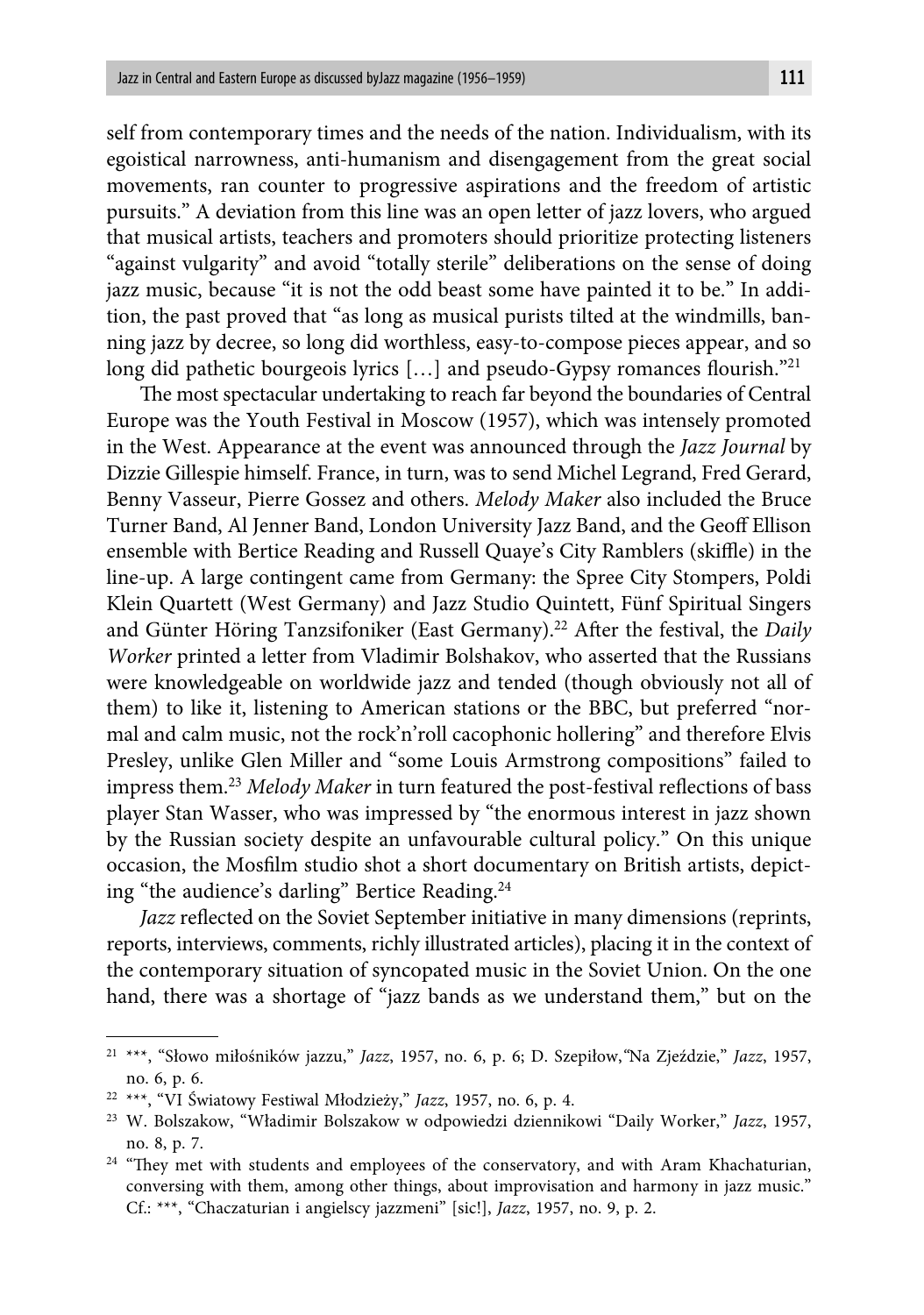other, the audience was receptive to novelties, including modern jazz. Stages were occupied mostly by "large arranged ensembles with obligatory stringed instruments," but the most "progressive" Longstrem band had already dispensed with them. Apparently, there were "small traditional and modern bands living and practising somewhere" (in Leningrad and Riga), but rarely performing, so when they went on stage, "the musicians were very subdued and played very much out of style." Incidentally, they "knew their craft well, and had a great deal of good intentions."<sup>25</sup> The resulting picture was not clear and uniform, but rather revealed strong contrasts. Similar observations, however, reached the editors from Jan "Ptaszyn" Wróblewski (who, incidentally, won second place in the above-mentioned competition while playing in the Komeda band), suggesting that improvised music in the USSR was at that time "at its early stage" in which positive developments were inevitably accompanied by setbacks.<sup>26</sup>

The worst reviews of the festival came from the Russian press itself, especially *Sovetskaya Kultura*, which expounded to its readers that music or art "are an ideology and a viewpoint," and therefore musicians of the host nation were under an obligation to "exhaustively and convincingly narrate to their guests the life of Soviet men and women," their tastes, values, etc., yet as it turned out, they instead proved "willing to conform to others, copy the poorer examples of 'fashion'" (for example, the youth band of the Central House of Art Workers). In addition, the press also pointed to a specific imperative for nourishing the traditions of the nations making up the Soviet Union and "developing them instead of joining the ranks of anti-musical jazzmen." In the eyes of the author of these reflections, the performing expression of jazz musicians gave rise to dramatic visions: "clamorous, indelicate, carnal […] the bellowing of trombones, the howling of saxophones, the rumble of drums, 'syncopations upon syncopations.'" No less grisly was the look of the audience, the *stilyagi* (dubbed "pheasants" in the article): awful, untidy "hairstyles, narrow trousers and extravagantly gaudy suits, laughably ultramodern [sic!] girl skirts, fake eyelashes and ghoulishly violet lips."27

The stigma of the merciless press assault continued in 1958, and disapproval was also extended to Polish musicians and journalists accused of "cosmopolitanism" and "aping the West," which led them to "abandon their national dignity." The *Jazz* editors retorted: "If a Polish musician belongs to an international jazz orchestra, and if we can provide valuable artistic input to international events, the good name of our culture will certainly suffer no harm."<sup>28</sup> Generally, the only not critically minded piece in *Sovetskaya Muzyka* appeared near the end of the studied period, in September 1959. Its rhetoric "followed an unusually enthusiastic tone,"

<sup>&</sup>lt;sup>25</sup> At that same time, essayists, music theorists and critics devoted much energy to explaining the nature of national jazz. Cf. L. Lic, "Z mego notatnika," *Jazz*, 1957, no. 9, p. 2.

<sup>26</sup> A.W., "Nasze wywiady: Byliśmy w Moskwie," *Jazz*, 1957, no. 9, p. 2.

<sup>27</sup> J. (transl.), "Muzyczne bażanty," *Jazz*, 1957, no. 9, p. 2.

<sup>28</sup> Redakcja, \*\*\*, *Jazz*, 1958, no. 4, p. 18.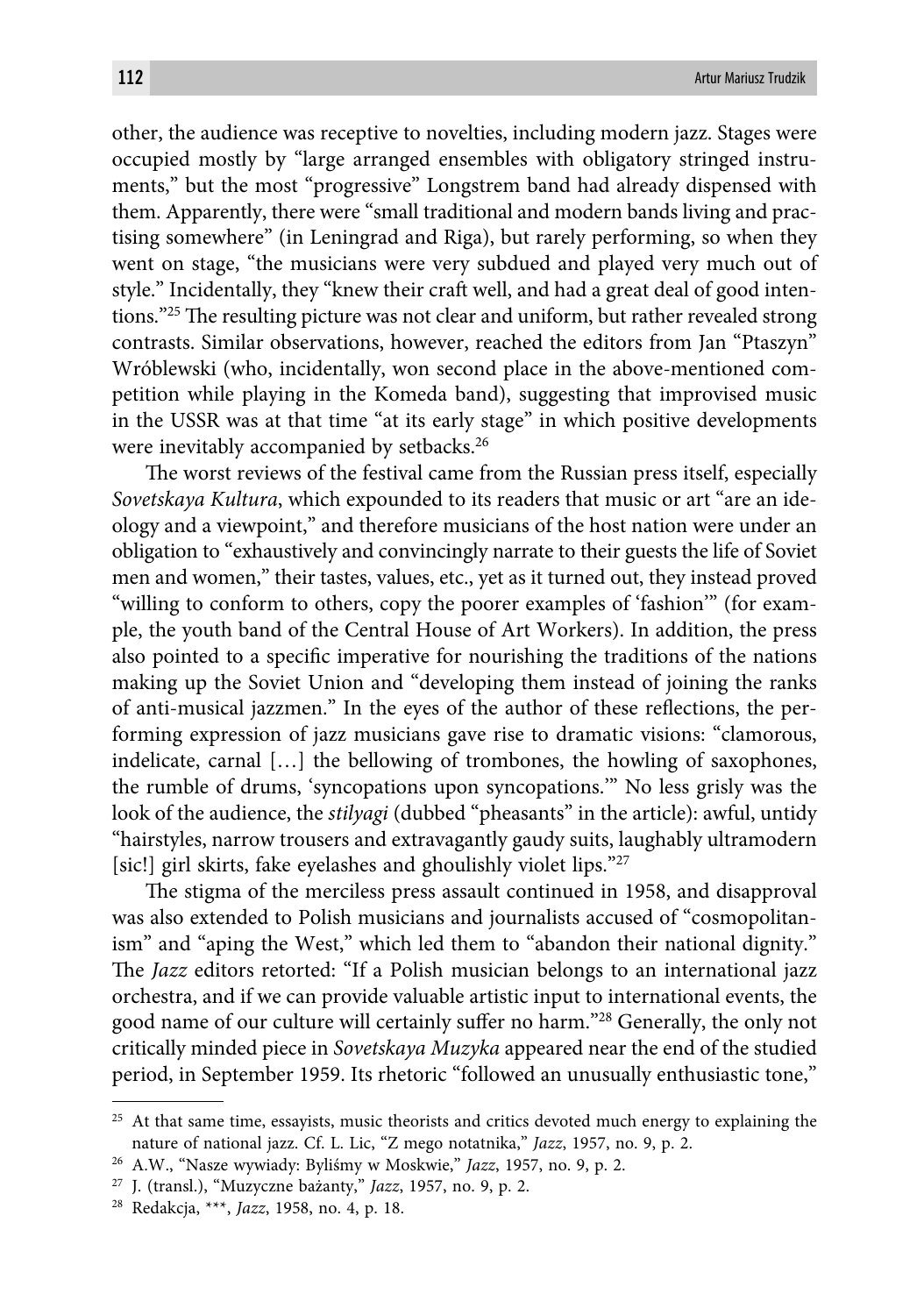discussing the author's impression of a recital given by Dwike Mitchell and Willie Ruff in the chamber hall of the Moscow Conservatory. The article appreciated "the great artistry, fantasy, peerless proficiency and passion evident in both artists," while Ruff, in an interview with the magazine, revealed that "[w]e did not hope for so warm a reception. Many of you understood Negro jazz music better than some Americans<sup>"29</sup>

#### Czechoslovakia

Until 1939, jazz in the Czech and Slovak lands was limited to occasional performances by worldwide celebrities such as Sam Wooding and the "enormous popularity" of American musical films which "conditioned the masses" to accept this music genre. Among the pioneers, A. Schmidt listed Karel Vlach, Karel Krautgartner and the be-bop group Rytmus 47. After the Second World War, as in other European countries, politics took a brutal grip on art, and "the communist coup d'état of Klement Gottwald nipped the development of Czech jazz for many years. Only when the ideological pressure abated could new talents appear." Among them were Gustav Brom (whose band was contracted to play on the Batory transatlantic ship from 1957),<sup>30</sup> Václav Zahradnik, Karel Velebný, Luděk Hulan, Jan Konopásek, the nine-strong Traditional Jazz Studio Praha and "the first improvising scat vocalist," Vlasta Průchová (wife of Jan Hammer and mother of Jan Hammer Jr.).<sup>31</sup>

From 1956, riding a wave of international détente in politics and the resulting intensified cultural exchange, the stereotype of jazz as a tool of bourgeois ideology started to disappear, with its complex nature again deliberately (or not) simplified, this time by means of "the correct theory that it was the music of American Negro proletariat and had [...] a typically popular character." This paradigm was expressed, for example, by Jiří Šlitr, who skilfully chose his medium of persuasion, recording a two-volume album entitled *Songs of the Black Folk* (from African slit drums to modern times), whose soundtrack was enriched with recited poems and spoken statements, resulting in a concept that appeared not only as "the best musical document, but a powerful argument for jazz adherents."32 As in the USSR, the interdependencies between jazz and classical music on the one hand and the "popular trashy dancing music" that sprouted in Czechoslovakia on the other caused heated arguments. In this spirit, Hulan berated those who "failed to appreciate the efforts of true lovers of good jazz music and allowed the circulation of popular hits."33

<sup>29 \*\*\*, \*\*\*,</sup> *Jazz*, 1957, no. 9, p. 2.

<sup>30 \*\*\*, \*\*\*,</sup> in: "Nowinki," *Jazz*, 1956, no. 4, p. 4.

<sup>31</sup> A. Schmidt, op. cit., pp. 213–215.

<sup>32</sup> A. Truchlař, "Czechosłowacja: Przełamujemy impas," *Jazz*, 1956, no. 3, p. 3; K. Dobrzyński, "Stefan Buga i jego zespół (ČSR)," *Jazz*, 1957, no. 7, p. 3.

<sup>33 \*\*\*, &</sup>quot;Hudebni Rozhledy," *Jazz*, 1957, no. 11, p. 7.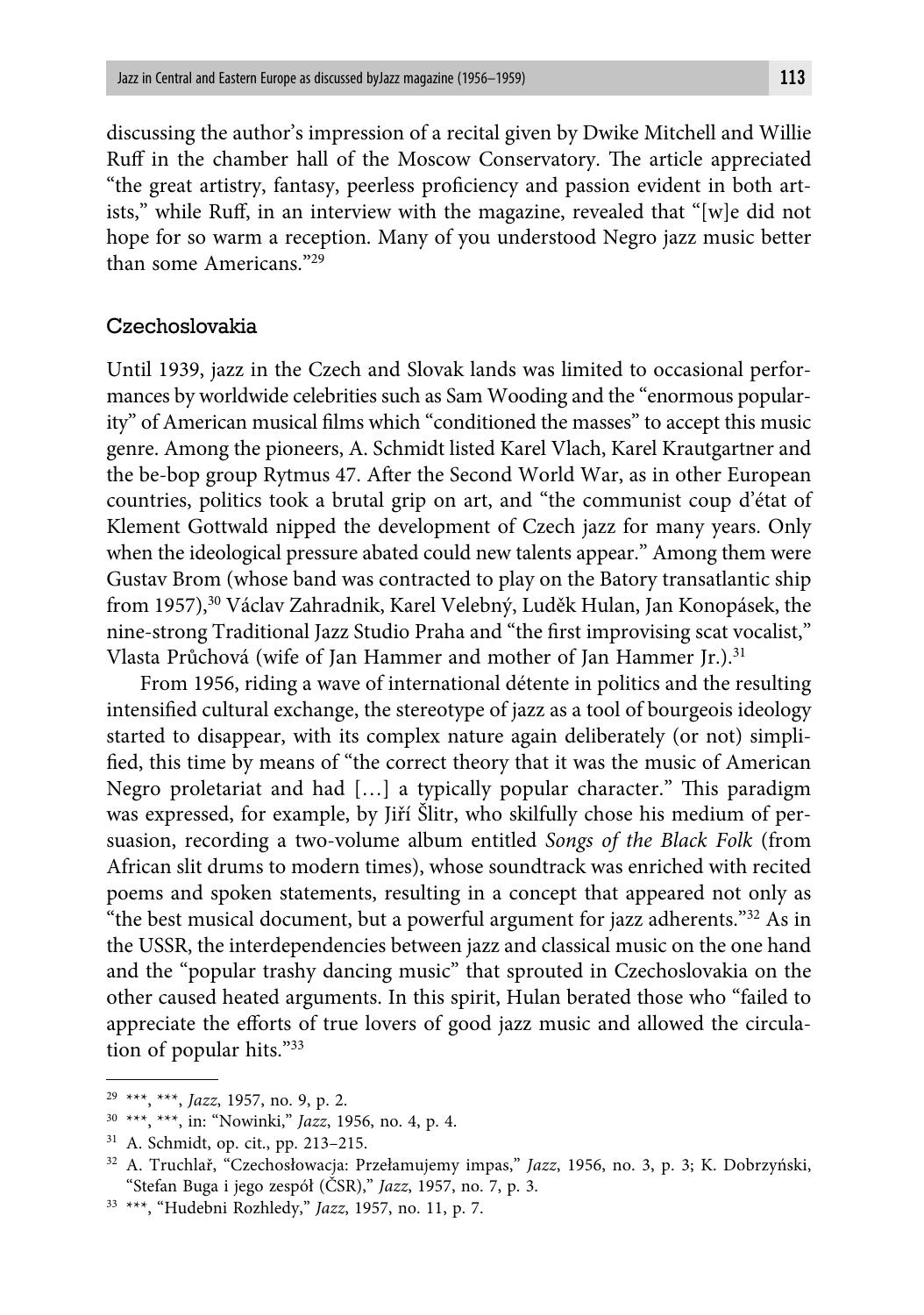The struggles and achievements of jazz in Czechoslovakia were reported on by Antonín Truhlář, a valued essayist and correspondent. He emphasized that, unlike in Poland, there were no competitions for amateur bands, even though their ability level was fine, and, moreover, "jazz lovers could only dream about jazz clubs, books on jazz and their own magazine." Radio broadcast only bits of domestic artists (including Brom), and all the market could offer was eight LPs with their records. Concert life featuring foreign jazzmen was practically non-existent (the sole guest being Kurt Henkels), and yet they readily played in the Czech capital immediately after the war. Isolation from leading jazz centres caused Czechoslovak musicians to "lag behind," and therefore "we heartily received news on visiting orchestras – at least dancing orchestras for the time being – from East Germany, Poland, the USSR and Hungary," the journalist announced. In opposition to these facts and expressly "on a major scale," the author also reported a rise in the number of "mechanical music theatres" whose space was to be devoted equally to lectures, conversations, presentations and music. He also positively assessed the quality of two scenes: in Prague, in addition to the clubs listed above, one should also add Pražský Dixieland managed by Dr Zdeněk Čamrda; and in Slovakia, centred on Brno (with bands such as Rhythm 65 and the Pavel Polanský orchestra). Truchlař also mentioned two films produced by the Prague TV studio (about the Vlach orchestra and "Pure Jazz"). Summarizing, he sent greetings to Poles, sincerely hoping that "a closer cooperation will soon emerge" between jazz promoters from the neighbouring nations.<sup>34</sup>

The role of jazz in the "conservatory of Europe," which was Czechoslovakia's moniker based on its rich musical heritage (classical, folklore and twentieth-century music), was sketched by Adolf W. Malinowski, with a preliminary observation that "every other Czechoslovak citizen plays some instrument well." As it turned out, the popularization of improvised music erased the boundaries between folklore, pseudo-jazz and jazz. There was a risk of "an amateurish confusion of notions and lack of awareness" leading to the need for "a widespread effort to popularize real jazz." The features considered advantageous for the Czechoslovak market – the cheap but high-quality instruments, good quality of records and "the efficient work of music sheet publishers" – did not, however, apply to jazz. Therefore, despite the potential and favourable coincidences, the country did not become "a serious exporter of eminent musicians." The diagnosis contained yet another important conclusion: for jazz music to flourish it was necessary to nourish a "mood." Attempts to do so were made after 1956 by activists, who, however, had to cast their seeds on "hard soils" and fallow lands, while failing to obtain the helpful "support and appreciation of the authorities."<sup>35</sup>

After 1956, Czechoslovakia, following in the steps of Poland, planned to establish a Jazz Association, a vision which started to be implemented in 1957. Its genesis

<sup>34</sup> A. Truhlař, "Czechosłowacja…," *Jazz*, 1957, no. 11, p. 7.

<sup>35</sup> A.W. Malinowski, "W muzyce żywot Czechów…," *Jazz*, 1957, no. 11, p. 7.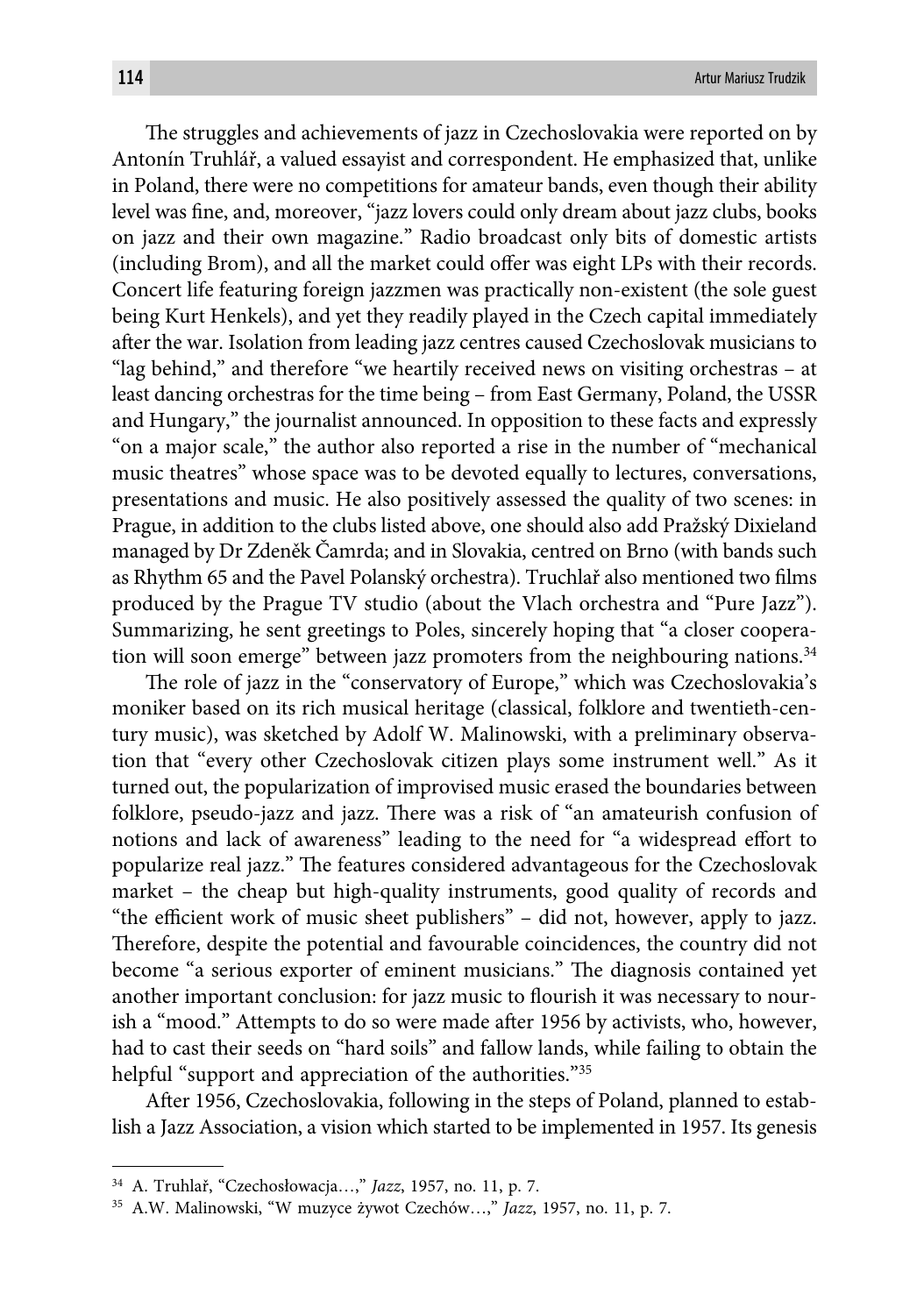had been the pre-war Gramoclub, which edited a paper titled *Jazz* and was reactivated in 1945, but three years later "ideological circumstances cast jazz outside the bounds of society," and upholding the glorious past was not possible until the late 1950s. The consent to open a "Jazz and Dance Music Friends Club" was obtained, bringing together "theoretical experts, arrangers, lyricists, radio employees and students" led by "Dr Jan Hammer, an excellent singer, and vibraphone and bass player" who was "the co-founder of the Czechoslovak jazz school."36 Systematic grassroots work resulted in a growth in the number of active bands, which automatically stimulated the artistic value of groups specializing in "pure style New Orleans and Dixieland jazz." In late 1956, syncopated music started to fearlessly peer outside Prague and Brno, reaching Bratislava, Plzeň, Budejovice and other cities. Hradec Králové put up its own proposal in the form of a "Jazz Audition," while Virginia Orchestr gave concerts in such towns as Broumov or Hořice, or even in villages, where "there was considerable interest in the reactions of simple, countryside listeners." As it turned out, they favoured mostly traditional jazz, even though many of them "for the first time in their lives saw or heard" instruments such as the banjo or tuba. "Complex harmonic modern jazz" evoked more languid reactions, while swing, "even in its most pure forms," did not resonate with the public at all.37 In general, jazz circles were not without "strong will  $[...]$  and faith in a good cause" and the end result.<sup>38</sup>

The consolidation of jazz in Czechoslovakia was supported by monthly radio programmes titled *What's New in Modern and Dance Jazz Music*; the first book on syncopated music in three decades – *The World of Jazz* by Zdenek Popel; the "richly illustrated" *Jazz 58* almanac meant to portray "the state of jazz and dance music not only in Czechoslovakia but also abroad"; and the Prague "World of Jazz in Czech Graphic Arts" exhibition, which turned out to be "a huge success in promoting jazz in Czechoslovakia" and also "an argument against those who waved jazz away, comparing it to pulp literature."39 During the summer of 1958, the editors of *Jazz* magazine were invited to visit Poland's southern neighbours and noted "a clear sky with no sign of thunderstorms," meaning an unhindered discussion of jazz in the press, the release of jazz records, announcements of books, and the "positive attitude of the Brno city fathers" to holding the first syncopation festival in that locality. The club life area gave reasons for satisfaction as well: for example, the "Jazz-klub Brno" had more than a hundred members, held live

<sup>&</sup>lt;sup>36</sup> The opening was accompanied by "playing back records [...] and a jam session." Similar initiatives were recorded in other cities. Cf. A. Truhlař, \*\*\*, in: "Praska zima," *Jazz*, 1957, no. 3, p. 4.

<sup>37</sup> E. Ugge, "Czechosłowacja: "Virginia Orchestr" popularyzuje jazz w mieści i na wsi," *Jazz*, 1957, no. 10, p. 4.

<sup>38 \*\*\*, &</sup>quot;Walczymy o dobrą sprawę," *Jazz*, 1957, no. 11, p. 7.

<sup>39 \*\*\*, &</sup>quot;Jazz w Radio ČSR," *Jazz*, 1957, no. 11, p. 7; \*\*\*, "Jazz w druku. Pierwsza książka od 30 lat…," *Jazz*, 1957, no. 11, p. 7; \*\*\*, "Halo, tu Czechosłowacja," *Jazz*, 1958, no. 3, p. 14; J. Kasik, "Jazz i sztuki plastyczne," *Jazz*, 1958, no. 5, p. 10.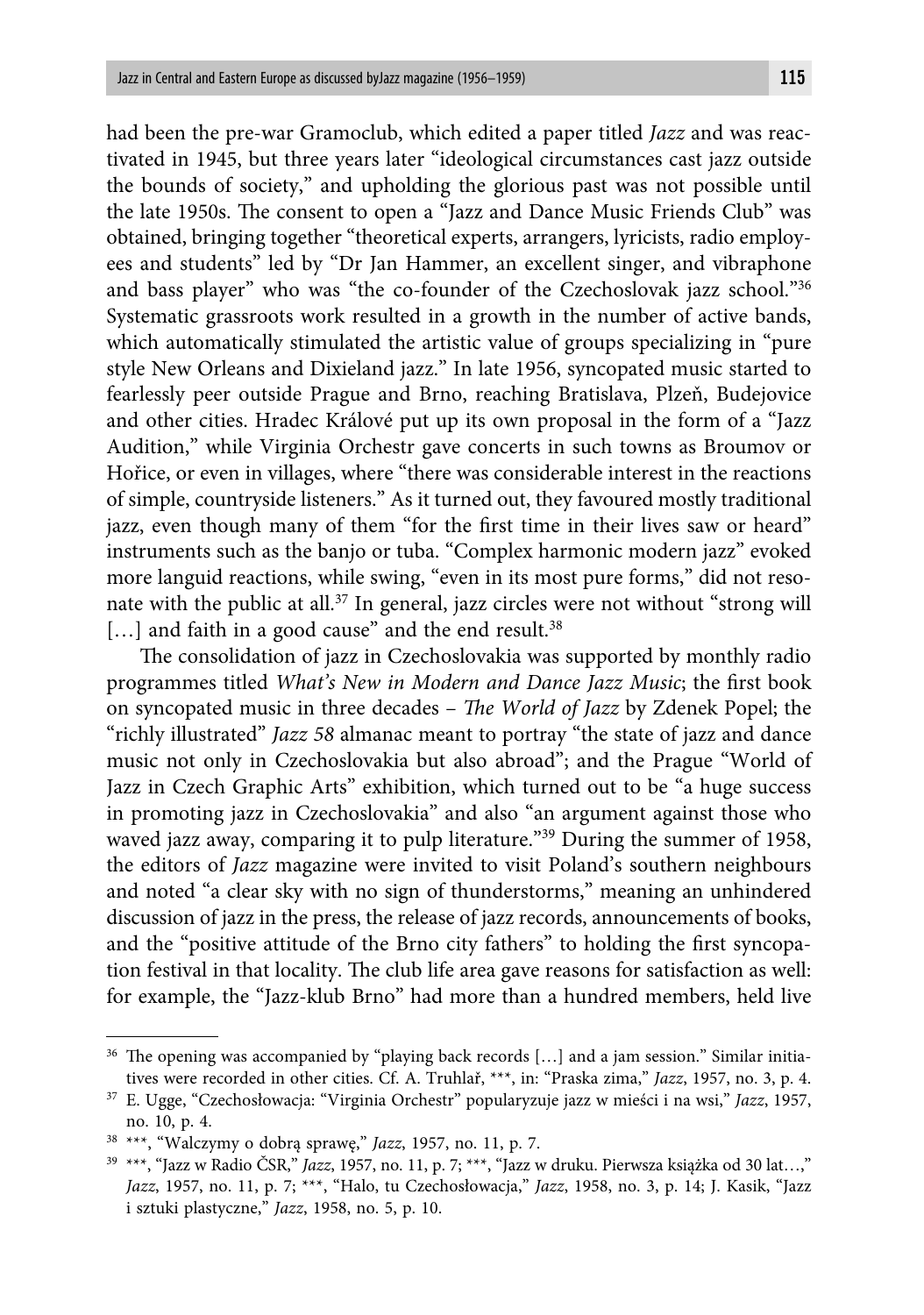concerts, or at least recorded playback sessions, presentations, etc. once per month (its regular feature was the septet/sextet led by Leo Slezak).40

In the autumn of 1959, the entire decade of development of the jazz scene in Prague was recapped, putting the blame for the "negative outcome" on the phonographic market, "swamped […] by banal hits," while "jazz albums could be counted on one hand." A similar trend prevailed in radio schedules, in which, "with minor exceptions, jazz was overlooked, and modern trends were unheard of." The general artistic level of musicians was assessed negatively, as was the fact that "true jazz music could be heard" in Prague and Brno only (which was not correct). Amateur musicians were charged with many deficiencies, although repertoire decreed by administrative methods and an obligation to appear before a certifying commission (typical for countries behind the Iron Curtain) were a mitigating circumstance for them. There was no justification, in the author's view, for their poor skills and limited knowledge, especially since they were often "ignorant of the principles of jazz and music in general" (although this can hardly be expected of non-professionals). What is worse, professional musicians were not markedly better: "Dixieland was in decline," and the leading band of this current, Pražský Dixieland, was "trotting in place and stagnating" (being negatively affected by strong emanations of "English skiffle"). Equally hopeless was the position of swing, especially as performed by big bands; for example, in the repertoire of the Vlach orchestra swing music accounted for just 1 per cent of songs, the remainder consisting of infamous "cash grabbing music." An exception that changed little in this landscape was Studio 5, which, as a leader in "modernist tendencies […], met all the requirements and helped to restore some pride."<sup>41</sup>

Such uncompromising judgement did not entirely correspond to reality; therefore, the magazine's editors decided to print a rebuttal by S. Titzl, which turned out to be equally unconvincing. While it might be agreed that "cultural and educational institutions" did not hinder jazz, supporting nationwide auditions of youth performers with the participation of "many small jazz bands," it is more difficult to defend the statement that "it was not wrong" for "specific institutions" to require a certain level from amateurs who had to pass an examination, and all the more so to prohibit improvising, allegedly to prevent them from producing "very imperfect music." All things considered, the author reasonably concluded that his opponent twice spoke "on behalf" of jazz adherents in Czechoslovakia while actually expressing his personal views.<sup>42</sup>

<sup>40 \*\*\*, &</sup>quot;Jazz" w Czechosłowacji," *Jazz*, 1958, no. 7–8, p. 10.

<sup>41</sup> T.J., "Spójrzmy prawdzie w oczy," *Jazz*, 1959, no. 7, p. 3.

<sup>42</sup> S. Titzl, "Patrzmy prawdzie w oczy," *Jazz*, 1959, no. 10, pp. 8, 12.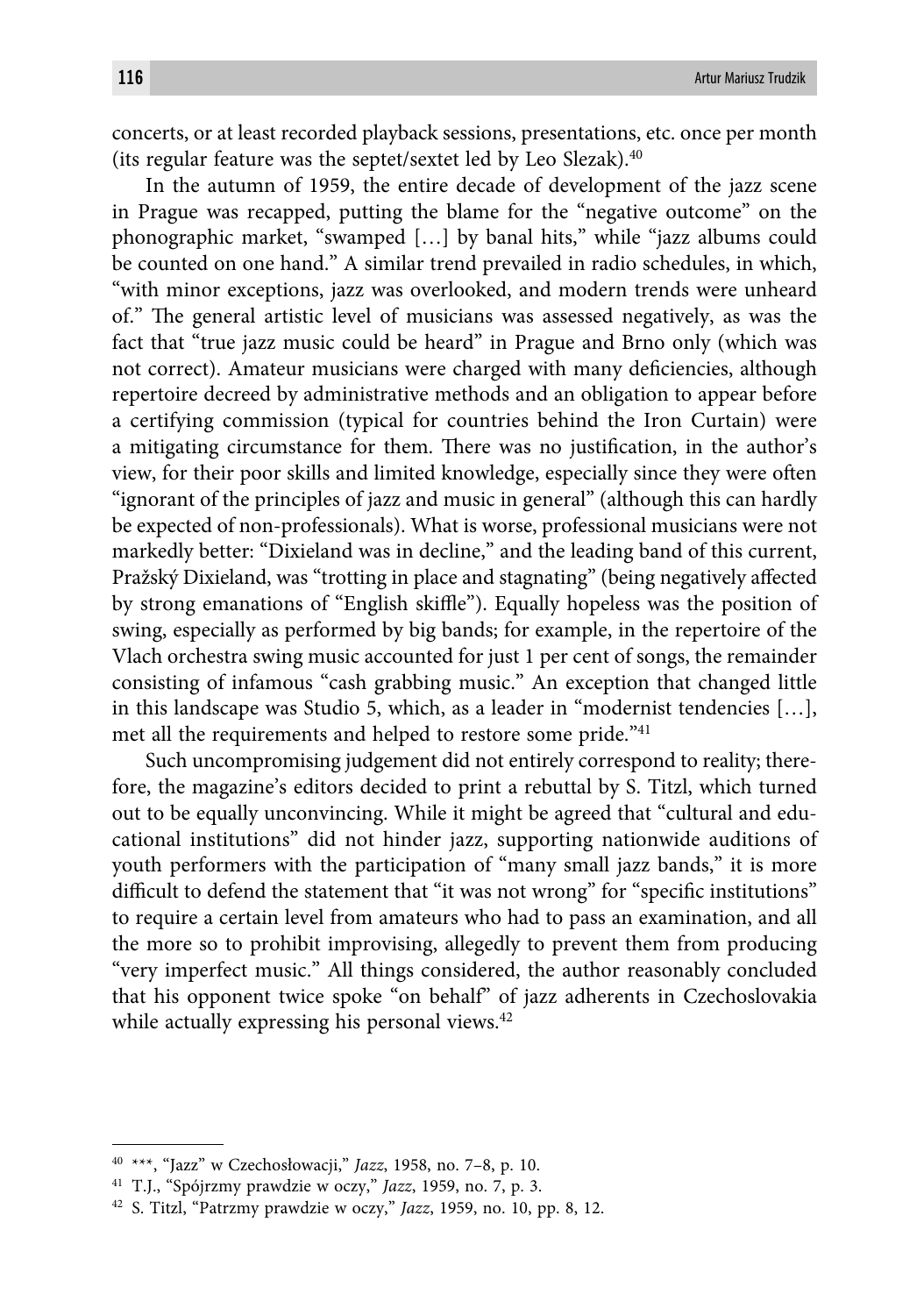#### German Democratic Republic

From the mid-1950s, syncopated music was increasingly looked upon favourably in German cities. Chief among them was Dresden, cultivating historical "jazz traditions" going back to the Third Reich times when, notwithstanding potential repressions and harassment, jazz parties at which records were played took place in the surroundings of monuments, and bands were formed, for example, by Heinz Kretschmar and Günter Höring (Dresdner Tanzsinfoniker), the latter still active in the 1950s.43 Within eleven years of the end of the war, the "arduous and patient work" of passionate activists led to the opening of the District Culture House, where jazz fans could meet. Another successful move was to initiate "club evenings with meetings and discussions" (every other week) and musical evenings (playing back records) in the Palace of Pioneers/Youth; these events were eagerly attended by conservatory students or artists (for example, the West German Jazz Combo Günther or the Jochen Dannenberg quartet). Over time, more locations in which concerts were held sprouted on the city map (for example, the White Deer hotel), winning not only domestic but also international renown: radio transmissions, the performance of a Leipzig radio dance orchestra led by Gerhard Kneifel (who replaced Kurt Henkels), guests from West Germany, Austria, Czechoslovakia, etc.44 On the third anniversary of the jazz pub in the Park Hotel, an attractive concert by Leo Schumann and Jazz Optimisten was staged, although refusing entry to the clarinet player, who hailed from West Berlin, was a jarring clash. The celebrations were completed by a jam session and a "jazz ball."45

Another vibrant centre, not so much because of its "cultural or economic importance" but a group of devoted people, was Leipzig, where academic research into improvised music was conducted, a record library holding over 10,000 albums was founded, and the local library's collections likely contained everything ever published on jazz.46 Academics dealing with jazz were also working in Halle, where a "reunion of jazz club delegates" took place in 1957, resolving to establish

 $43$  In 1957, on the band's tenth anniversary, the magazine profiled its members, noting that performances in Kraków were planned. As stressed by the magazine, coincidentally the "newly established Hot Klub Melomani band" (Andrzej Trzaskowski, Jerzy Matuszkiewicz, Andrzej Kurylewicz) and other musicians had their rehearsals at the same time and place, participating in a jam session after the concert. The impressions from the performance were contained in a letter sent on behalf of the entire band by Franz Sternberg. He stressed that the objective of the spontaneous jam session was "a matter most important to our hearts, indeed of worldwide importance, jazz as an art that brings nations together, a language understood equally well in Bombay, San Francisco, Leningrad, Marseilles, Kraków and Dresden," cf. B. Liebscher, "10-lecie Dresdner-Tanzsifoniker," *Jazz*, 1957, no. 2, p. 5; Jazz Klub Kraków, "Polsko-niemiecki jam session w Krakowie," *Jazz*, 1957, no. 3, p. 1; F. Sternberg, "Drodzy miłośnicy jazzu w Polsce!," *Jazz*, 1957, no. 3, p. 1.

<sup>44</sup> B. Liebscher, "Tu Drezno!," *Jazz*, 1956, no. 6, p. 4; id., \*\*\*, in: "NRD," *Jazz*, 1957, no. 4, p. 4.

<sup>&</sup>lt;sup>45</sup> Jazz-Optimisten also appeared on television, in the DEFA chronicle, and in the "Verwirrungen der Liebe" film. Cf.: K. Müller, "Berlin," *Jazz*, 1959, no. 11, p. 3.

<sup>46</sup> R. Rudorf, "Lipsk – ośrodkiem "życia jazzowego" w NRD," *Jazz*, 1956, no. 2, p. 3.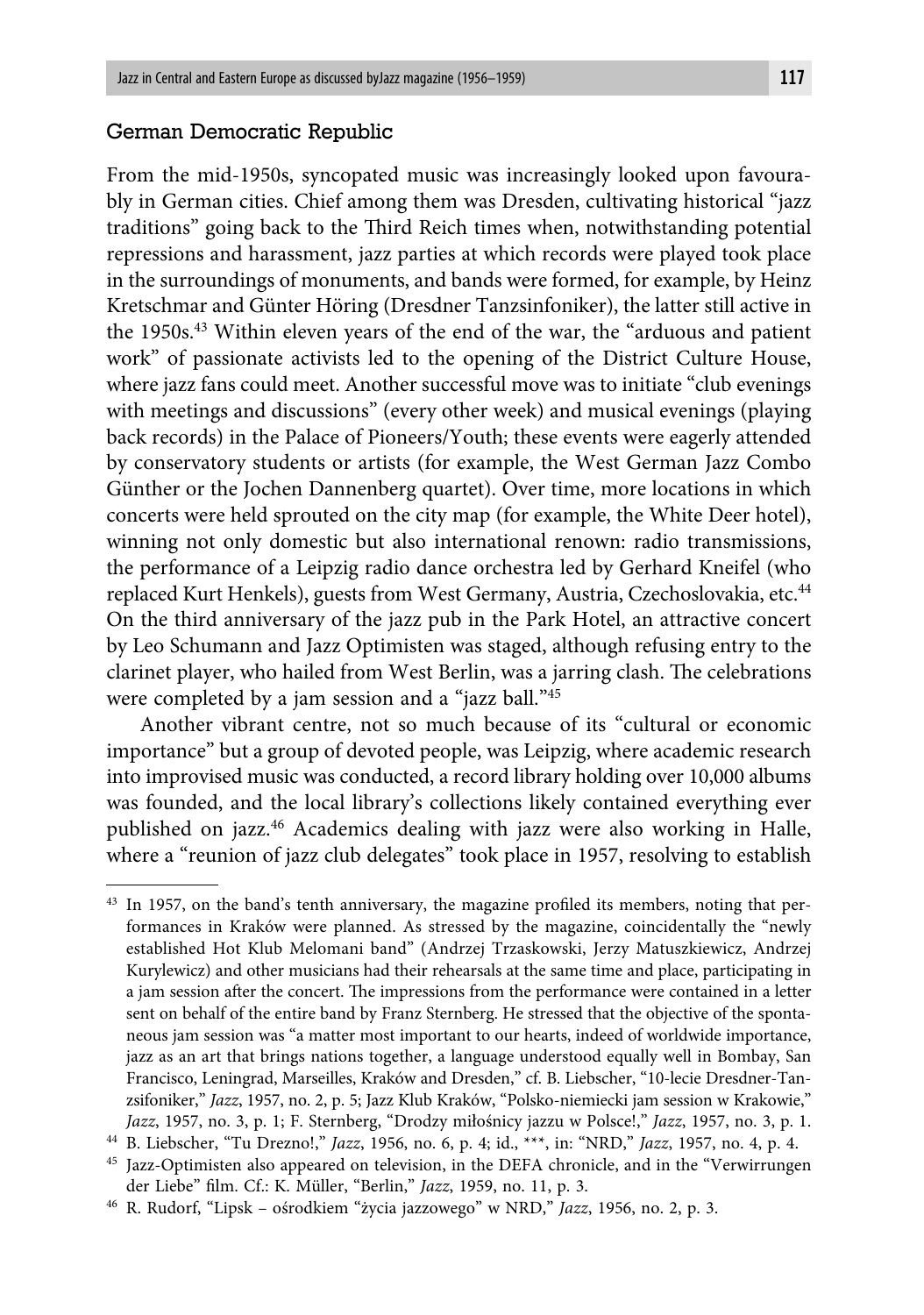yet another Central and Eastern European Jazz Federation.<sup>47</sup> East Germany, the USSR, Poland, and other Western and neutral Baltic countries organized and participated in the Baltic Countries Jazz Festival, whose third edition, in 1958, "responded to the call issued by Władysław Gomułka," who proposed to turn the region into "a zone of peace." What troubled East German jazz fans was the lack of an expert periodical (only a photocopied bulletin was distributed), but a professional magazine was announced to be launched in the first quarter of  $1957<sup>48</sup>$ Numerous correspondences from East Germany, journalistic writings and current news about the country's jazz scene failed to give it an accurate shape, because on the one hand there was joy from "increasing activity in popularizing [jazz]" – for example, by inducing managers of the Amiga record label "to turn towards jazz" (through re-editions, original recordings and announcements)<sup>49</sup> – but on the other it was frankly admitted that "in some districts, due to the political situation, the prejudices and resistance (of certain dogmatically minded culture officials) have lately been increasing."50

#### Yugoslavia

An attempt to explain the state of syncopated music in the late 1950s on the territory of former Yugoslavia was made by an individual not known for his affiliation with jazz circles, the composer Uroš Krek. In an interview published in *Jazz* in December 1956, he gave sound proof of the flourishing musical scene in his own city of Ljubljana, with an opera, theatres, University of Music and "Yugoslavia's best jazz orchestra" of Bojan Adamič operating under the auspices of the Slovenian radio station. The orchestra was founded before the Second World War by a group of student friends who, after 1956, still performed in the same line-up despite graduating as "engineers, […] doctors, economists, lawyers." Living in a country with the most liberal foreign, economic and cultural policies in the Eastern Bloc, the Yugoslavs had ample opportunity for contacts with foreign jazz through frequently touring bands from Italy, West Germany, Austria, Czechoslovakia, etc. Taking their inclinations into account, they could be divided into two factions: "the southern ones adored Dixieland, perhaps as a result of their temperament, while in the north, calmer jazz was preferred." On the stylistic scale of popularity, cool jazz was of marginal importance, although it found recognition with critics. Among performers, the highest esteem was reserved for the West German Kurt Edelhagen orchestra and the Americans: Armstrong, Ellington and "Miller, not regarded as a jazzman by the orthodox."51

<sup>47</sup> b.l., \*\*\*, in: "Ciekawostki z NRD," *Jazz*, 1957, no 2, p. 5.

<sup>48 \*\*\*,</sup> *"*Festiwal jazzowy krajów bałtyckich," *Jazz*, 1957, no. 10, p. 1.

<sup>49</sup> B. Liebscher, \*\*\*, "NRD," *Jazz*, 1957, no. 10, p. 1.

<sup>50</sup> R. Rudorf, "Przesyłamy Wam bluesa poświęconego W. Gomułce…," *Jazz*, 1957, no. 3, p. 4.

<sup>51</sup> A. Etinger, "Spotkanie z Uroszem Krekiem," *Jazz*, 1956, no. 6, p. 3.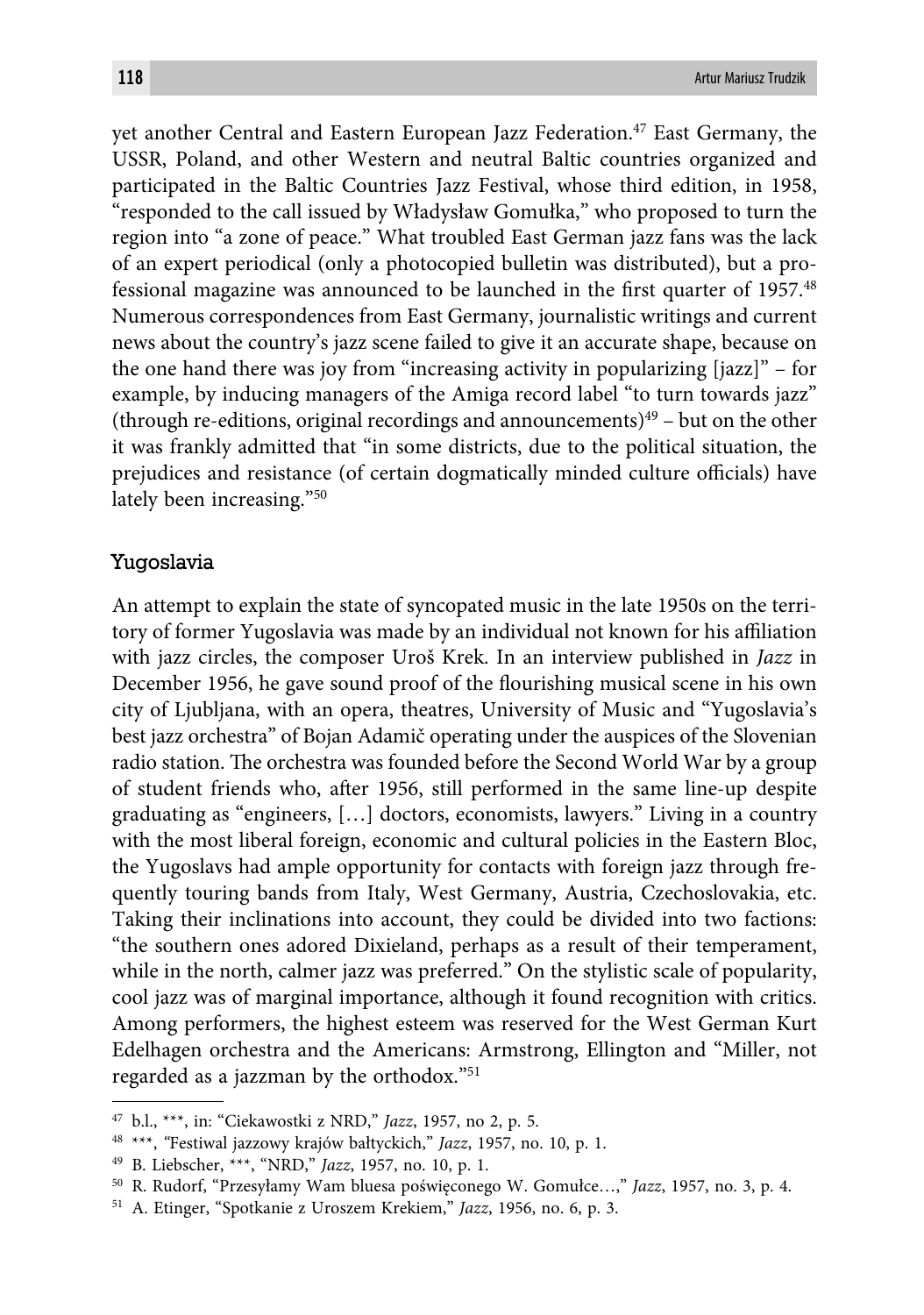It was interesting that, despite the proximity of Italy and intense cross-border contacts, Yugoslavian jazz did not adopt features of the so-called Italian style, which was considered too sentimental. The recipe for success in the largest Balkan country was simple: "five saxophones, five trumpets, five trombones," and five musicians in the rhythm section. One should not overlook here the role of young people in promoting improvised music, as amateur jazz bands sprouted virtually in every club room, culture house, school and university, thereby revealing the almost mass desire to "create something like a national style." Krek was not in favour of these efforts, declaring that "entities should not be multiplied without necessity," because the nature of jazz was international and "certain minor variations in interpretation can no longer be considered peculiar to one nation." He called on musicians not to spend their strength on semantic experiments but focus on improving technical proficiency and workshop skills, or to "look for new, fascinating and high-level artistic means of expression."52

On the other hand, Hans Hoehn, referring to Adamič, attempted to prove that in Yugoslavia "jazz had more adherents than in other [Central] European countries" because lovers of "true jazz" formed a minority there, while their ranks in socialist Yugoslavia were "simply amazing." The turning point, according to him, occurred "when Yugoslavia started to tread its own path to socialism and its cultural institutions dared to tolerate that music." The evidence was an eighteen-strong radio orchestra whose leader at the same time composed music "for all domestic films," the availability of both classical and innovative American jazz records, and the possibility of unrestrained performance, both regarding style and the interferences of decision-makers. There is no wonder, therefore, that the Yugoslavs were regarded as the "most jazzy" European nation (after the Netherlands and Sweden), which was, among others, because they were able to hear Gillespie, Ray McKinley, Tony Scott and top European jazzmen live. In specifically artistic terms, domestic performers "gathered many experiences and honed their expertise," and thanks to imbibing knowledge from records and being "receptive and talented," they were often invited to partner with Western bands. Considering the political aspect, it should be noted that the Yugoslav authorities, who had previously denounced jazz as "capitalist nonsense," now had to retract these insults, which "belonged to an age to which there is no return."53 Ultimately, "even though we had no jazz clubs as you understand them, we belonged to the Association of Jazz Musicians whose heart and soul was the known lover of jazz, Duško Vidak."<sup>54</sup>

<sup>52</sup> S. Sierecki, "Jazzowe pozdrowienia z Niemiec," *Jazz*, 1956, no. 6, p. 4.

<sup>53</sup> H. Hoehn, "Jugosławia – kraj jazzu" (transl. T.R.), *Jazz*, 1957, no. 11, p. 4.

<sup>54</sup> A. Konopacki, "Spotkanie z Adamičem," *Jazz*, 1957, no. 12, p. 5.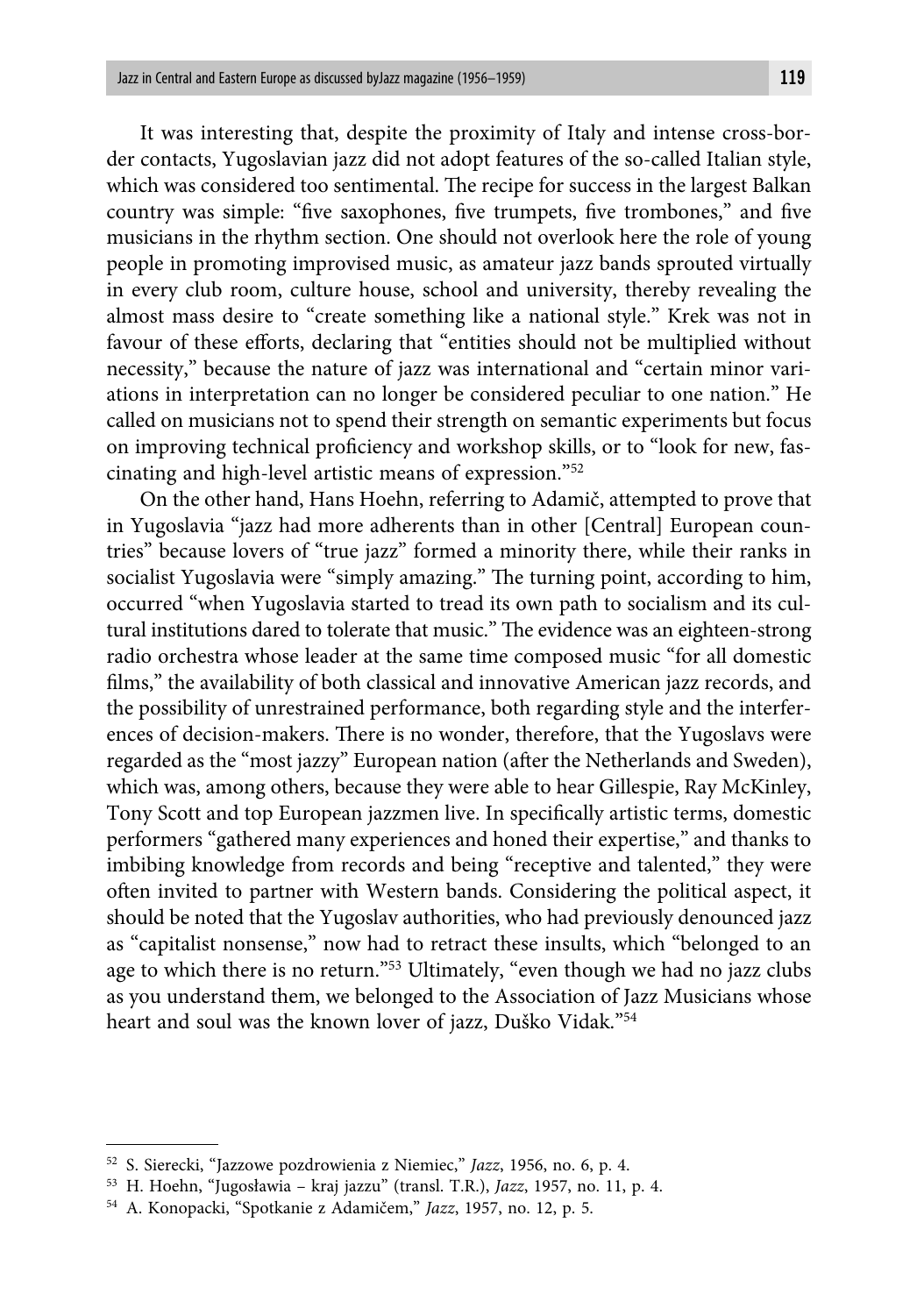#### Hungary

Jazz in Hungary was succinctly summarized by Schmidt, who stressed that "the repressive nature of communist rule […] until the tragedy of 1956 made jazz life in that country almost extinct, and even afterwards not much was happening for a long time." Among the musicians who started their careers before 1960, only Atilla Zoller (who moved to the United States in 1959) and Atilla Garay (playing in a quartet from 1957) were considered artistically mature by the author.<sup>55</sup> The pages of *Jazz*, however, paint a different picture. Reviewing concerts in Budapest in 1957, Jan Wichary noted that "syncopated music was very widespread here; jazz bands played in outdoor cafés as they once did in Paris and Vienna." Be-bop started to dominate, "led by the Martini band featuring the excellent drummer Kovács," but there was an acute shortage of trumpeters and trombonists.56 Based on the meetings, observations and feelings described by Wichary, one might conclude that there was a great number of jazz fans in the Hungarian capital, "especially of swing, be-bop and cool jazz, while traditional jazz was least liked, bearing witness to a certain sophistication of listeners." Musicians performing in clubs and outdoor beer halls, whether hailing from concert or dance orchestras, played to a decent standard, while the bands were either "typically Hungarian (i.e. […] made of Gypsies)," or "good, swing ones with an extensive repertoire." Of note were combinations such as trios consisting of guitar, piano and vibraphone. The attitude of the authorities to syncopated music was rather liberal and free from prejudices, and there were even some "efforts to increase" the artistic quality: for example, the Radio Budapest band "radically altered" its set of instruments, rejecting "accordions and strings," and therefore became "a typical big band." Compared with jazz in Poland, however, the Hungarian variety was noticeably poorer: the Hungarians "envied us" festivals and the magazine, but demonstrated a good knowledge of Polish music.<sup>57</sup> The gap started to shrink after 1958; for example, due to the 1<sup>st</sup> Budapest Jazz Festival (16–23 July).<sup>58</sup>

#### Bulgaria

The actual status of improvised music in Bulgaria was unlike in the majority of people's democracies, which is perhaps why Schmidt did not mention it. The first jazz tunes did not reach Bulgaria until 1947/48 (Miller, Artie Shaw and others), and 1948 saw the foundation of the "excellent band" led by Bozhidar Sakelarov, which was subsequently copied by others (Hristo Buchkov, Boris Simonov and the Dymitr Gamev ensemble of eleven). Later, jazz was almost eradicated from

<sup>55</sup> A. Schmidt, op. cit., pp. 218–219.

<sup>56</sup> W. Patuszyński, *"*Sukces nad Dunajem," *Jazz*, 1957, no. 8, p. 8.

<sup>57</sup> R. Górnowicz, "W Budapeszcie," *Jazz*, 1957, no. 9, p. 3.

<sup>58</sup> J. Walasek, "I Festiwal Jazzowy w Budapeszcie," *Jazz*, 1958, no. 9, p. 9.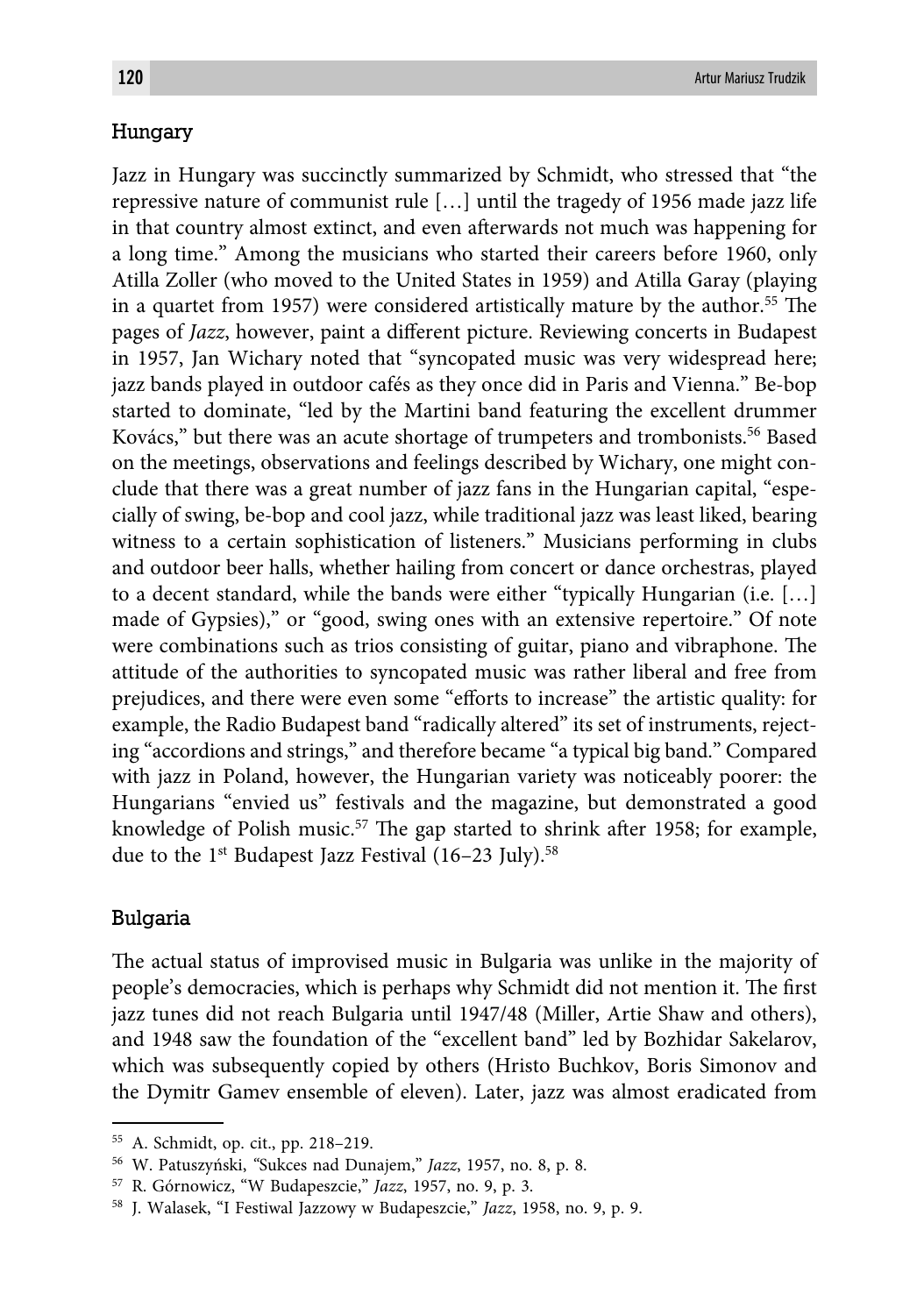cultural life, especially because foreign artists avoided the country. Exceptions were Radio Zagreb, Vlach, Bezuk and the East German Black and White orchestra. The conclusion was blunt: "Unfortunately, it is difficult to speak about developments in jazz music here […] in the generally understood sense, but we hope that, thanks to our talented musicians, the more interesting jazz currents will take root in Bulgaria too."59

#### Romania

The only article about Romanian jazz appeared in the December 1959 issue of the magazine. It was an account of Wojciech Zabłocki's conversation with Janos Körössy, "the most eminent jazz musician" in Romania, who "has had problems with completing a suitable rhythm section" for years, resulting in feeble interest in this music genre in society. As a result, he was forced to compose and perform "popular music, paraphrases of folk music, etc."60 As in Bulgaria, syncopated music in Romania was not discussed by Schmidt.

# Abstract

The aim of my research was to demonstrate, based on statistical findings, how the editors of *Jazz*, the only periodical which popularized Western music in the 1950s, described developments in the genre through news, essays and reader comments. Considering the political situation of the 1950s, it is worth noting that the magazine usually presented Central and Eastern European jazz reliably and objectively, although (occasional) concessions to the political correctness of the era were made.

The largest number of pieces on jazz in the Eastern Bloc was devoted to the USSR, but the analysis has shown that the circumstances of Russian lovers of jazz music were the most difficult. Importantly, almost until the end of the researched decade, the attitude towards jazz, especially in Russian media, was clearly negative, although numerous attempts were made to popularize it (contacts with the United States, major festivals, etc.) A slightly smaller, although still large, number of pieces pertained to Czechoslovakia, again not shirking criticism of the state of jazz in that country. Nevertheless, it appears that in general terms, the situation of jazz in Czech and Slovak lands was satisfactory. A similar number of pieces discussed East Germany and Yugoslavia, although in the former case these were mostly short notes relating the current situation and more rarely substantive articles, while the opposite was true of the latter. Much less attention was paid to Hungary, while Romania and Bulgaria were only mentioned in passing, which was the result of the objectively weak popularity of syncopated music among their populations.

<sup>59</sup> K. Georgiew, "Nasz jazz powszedni," *Jazz*, 1958, no. 11, p. 9.

<sup>60</sup> W. Zabłocki, "Körössy pozdrawia naszych jazzmenów" [sic!], *Jazz*, 1959, no. 11, p. 12.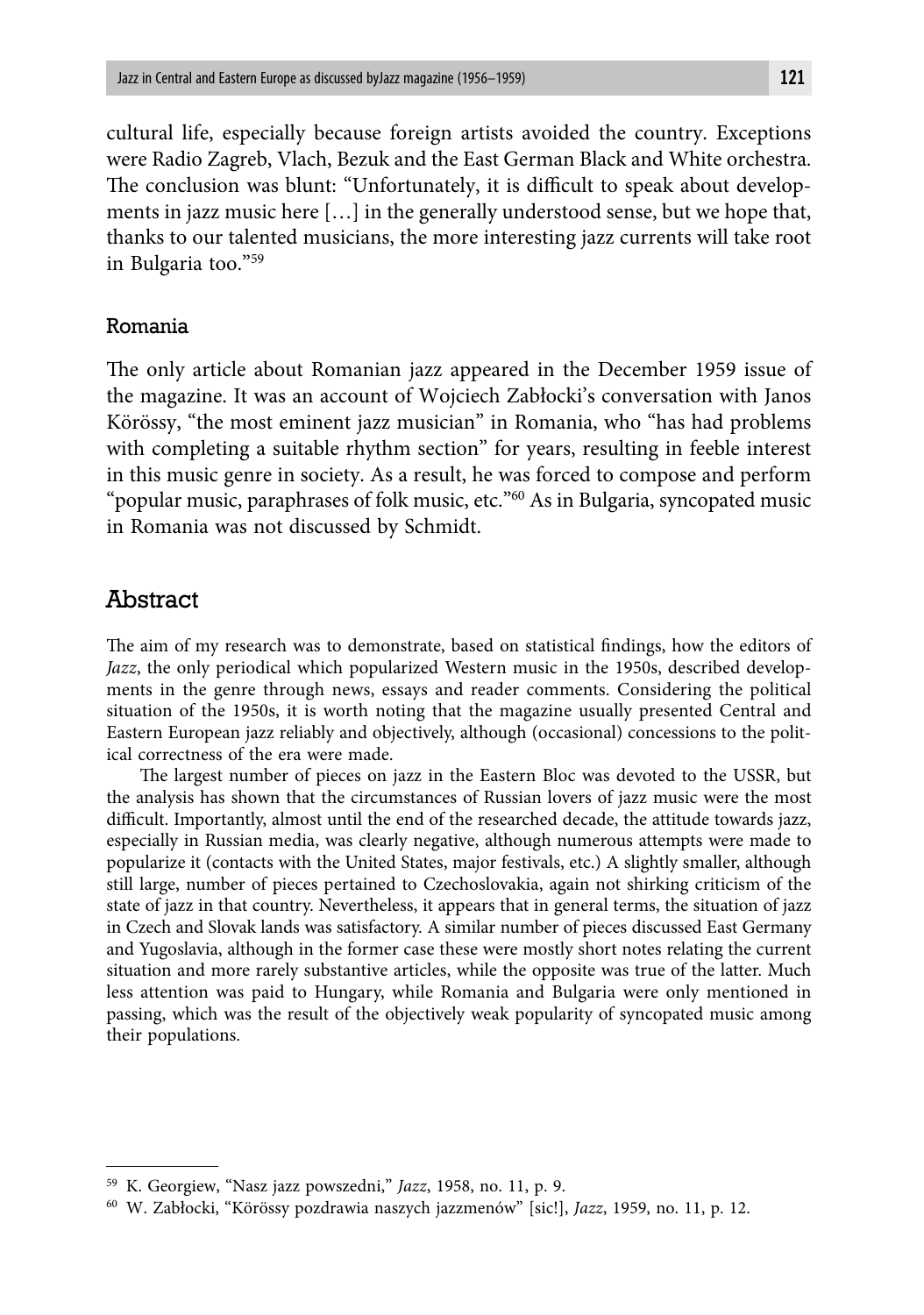# Works cited:

#### Sources:

1) *Jazz*, no. 1–41 (1956–1959).

Afelt W., "Piramida Lwa Tołstoja i jazz," *Jazz*, 1957, no. 2, p. 8. ap, \*\*\*, in: "O czym piszą inni," *Jazz*, 1957, no. 4, p. 5. A.W., "Nasze wywiady: Byliśmy w Moskwie," *Jazz*, 1957, no. 9, p. 2. Balcerak J., "25 i 4.500," *Jazz*, 1956, no. 1, p. 1. b.l., \*\*\*, in: "Ciekawostki z NRD," *Jazz*, 1957, no. 2, p. 5. Bolszakow W., "Władimir Bolszakow w odpowiedzi dziennikowi "Daily Worker," *Jazz*, 1957, no. 8, p. 7. Dobrzyński K., "Stefan Buga i jego zespół (ČSR)," *Jazz*, 1957, no. 3, p. 3. Etinger A., "Spotkanie z Uroszem Krekiem," *Jazz*, 1956, no. 6, p. 3. Georgiew K., "Nasz jazz powszedni," *Jazz*, 1958, no. 11, p. 9. Górnowicz R., "W Budapeszcie," *Jazz*, 1957, no. 9, p. 3. Hoehn H., "Jugosławia – kraj jazzu" (transl. T.R.), *Jazz*, 1957, no. 11, p. 4. J. (transl.), "Muzyczne bażanty," *Jazz*, 1957, no. 9, p. 2. Jazz Klub Kraków, "Polsko-niemiecki jam session w Krakowie," *Jazz*, 1957, no. 3, p. 1. Konopacki A., "Spotkanie z Adamičem," *Jazz*, 1957, no. 12, p. 5. Lic L.,"Z mego notatnika," *Jazz*, 1957, no. 9, p. 2. Liebscher B., "Tu Drezno!," *Jazz*, 1956, no. 6, p. 4. Liebscher B., "NRD," *Jazz*, 1957, no. 4, p. 4. Liebscher B., "10-lecie Dresdner-Tanzsifoniker," *Jazz*, 1957, no. 2, p. 5. List czytelnika z Czelabińska, "*Jazz* pomógł...," *Jazz*, 1957, no. 11, p. 1. Malinowski A.W., "W muzyce żywot Czechów...," *Jazz*, 1957, no. 11, p. 7. Müller K., "Berlin," *Jazz*, 1959, no. 11, p. 3. Patuszyński W., *"*Sukces nad Dunajem," *Jazz*, 1957, no. 8, p. 8. Redakcja, \*\*\*, \*\*\*, *Jazz*, 1958, no. 4, p. 18. Rosner A., \*\*\*, in: "Co myślicie o jazie i muzyce lekkiej?," *Jazz*, 1957, no. 1, p. 6. Rudorf R., "Lipsk – ośrodkiem "życia jazzowego" w NRD," *Jazz*, 1956, no. 2, p. 3. Rudorf R., "Przesyłamy Wam bluesa poświęconego W. Gomułce...," *Jazz*, 1957, no. 3, p. 4. Sierecki S., "Jazzowe pozdrowienia z Niemiec," *Jazz*, 1956, no. 6, p. 4. Sternberg F., "Drodzy miłośnicy jazzu w Polsce!," *Jazz*, 1957, no. 3, p. 1 Szepiłow D., *"*Na Zjeździe," *Jazz*, 1957, no. 5, p. 6. Szermowicz W. (ed.), "Dyskusja w Londynie i Moskwie," *Jazz*, 1956, no. 2, pp. 4, 6. Szostakowicz D., \*\*\*, in: "Co myślicie o jazie i muzyce lekkiej?," *Jazz*, 1957, no. 1, p. 6. Terpiłowski G.R, "Jazz w ZSRR," *Jazz*, 1958, no. 10, p. 6–8. Terpiłowski G.R., "Jazz w ZSRR," *Jazz*, 1958, no. 11, p. 9. Titzl S., "Patrzmy prawdzie w oczy," *Jazz*, 1959, no. 10, pp. 8, 12. T.J., "Spójrzmy prawdzie w oczy," *Jazz*, 1959, no. 7, p. 3. Truchlar A., \*\*\*, in: "Praska zima," *Jazz*, 1957, no. 3, p. 4. Ugge E., "Czechosłowacja: "Virginia Orchestr" popularyzuje jazz w mieści i na wsi," *Jazz*, 1957, no. 10, p. 4. Walasek J.,"I Festiwal Jazzowy w Budapeszcie," *Jazz*, 1958, no. 9, p. 9. Waschko R., "Odgłosy synkop w ZSRR," *Jazz*, 1956, no. 5, p. 6.

Zabłocki W., "Körössy pozdrawia naszych jazzmenów" [sic!], *Jazz*, 1959, no. 11, p. 12.

<sup>2)</sup> *Jazz* (articles cited):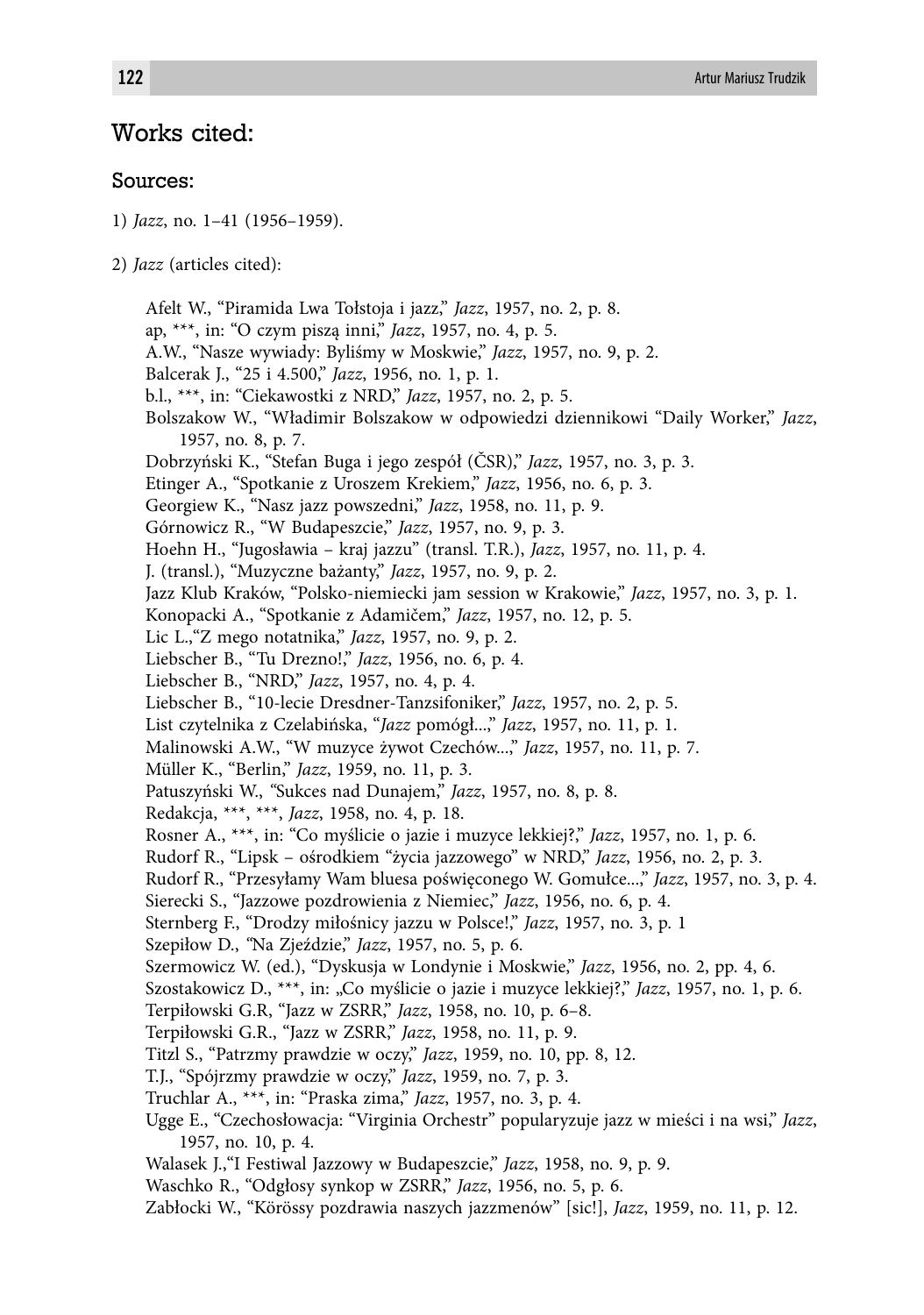- \*\*\*, \*\*\*, in: "Nowinki," *Jazz*, 1956, no. 4, p. 4.
- \*\*\*, "Chaczaturian i angielscy jazzmeni" [sic!], *Jazz*, 1957, no. 9, p. 2.
- \*\*\*, *"*Festiwal jazzowy krajów bałtyckich," *Jazz*, 1957, no. 10, p. 1.
- \*\*\*, "Halo, tu Czechosłowacja," *Jazz*, 1958, no. 3, p. 14.
- \*\*\*, "Hudebni Rozhledy," *Jazz*, 1957, no. 11, p. 7.
- \*\*\*, "Jazz" w Czechosłowacji," *Jazz*, 1958, no. 7–8, p. 10.
- \*\*\*, "Jazz w druku. Pierwsza książka od 30 lat...," *Jazz*, 1957, no. 11, p. 7.
- \*\*\*, "Jazz w Radio ČSR," *Jazz*, 1957, no. 1, p. 7.
- \*\*\*, "Słowo miłośników jazzu," *Jazz*, 1957, no. 6, p. 6.
- \*\*\*, "Walczymy o dobrą sprawę," *Jazz*, 1957, no. 11, p. 7.
- \*\*\*, "VI Światowy Festiwal Młodzieży," *Jazz*, 1957, no. 6, p. 4.

#### Monographs and edited volumes:

Ciesielski R., *Polska krytyka jazzowa XX wieku. Zagadnienia i postawy*, Zielona Góra, 2017.

- *Dziennikarstwo i media muzyczne a polityka*, ed. D. Baran, A. Trudzik, Opole, 2020.
- *Jazz Behind the Iron Curtain*, ed. G. Pickhan, R. Ritter, Berno , 2011.
- *Jazz from Socialist Realism to Postmodernism*, ed. Y. Kajanová, G. Pickhan, R. Ritter, Frankfurt am Main, 2016.
- *Jazz under State Socialism: Popular Music in Communist and Post-Communist Europe*, ed. J. Blüml, Y. Kajanová, R. Ritter, Berlin, 2019.
- *Meanings of Jazz in State Socialism*, ed. G. Pickhan, R. Ritter, Frankfurt am Main, 2016.
- *Media a Polacy. Polskie media wobec ważnych wydarzeń politycznych i problemów społecznych*, ed. K. Pokorna-Ignatowicz, J. Bierówka, S. Jędrzejewski, Kraków, 2012.
- Pietraszewski I., *Jazz in Poland: Improvised Freedom*, Berno, 2014.
- Schmidt A., *Historia jazzu 1945–1990*. Vol. 3: *Zgiełk i furia*, Warszawa, 1997.
- Schmidt-Rost Ch., *Jazz in der DDR und Polen*, Frankfurt am Main, 2015.
- Trudzik A., "Czy *Rock'n'Roll* to nomen omen pismo hard rockowe/heavy metalowe?," in: *Artyści i sceny metalowej (kontr)kultury*, Kraków, 2020, ed. J. Kosek, pp. 95–118.
- Trudzik A., "Na styku dwóch epok. *Non Stop* (1988–89) początki ewolucji rynku prasy muzycznej," in: *Media a Polacy. Polskie media wobec ważnych wydarzeń politycznych i problemów społecznych*, ed. K. Pokorna-Ignatowicz, J. Bierówka, S. Jędrzejewski, Kraków, 2012.
- Trudzik A., *Polska prasa muzyczna w dobie transformacji ustrojowej. "Tylko Rock" 1991–2002*, Gdańsk, 2017.
- Trudzik A.M., *Prasa rockowa w PRL-u. "Magazyn Muzyczny" 1980–1991*, Szczecin, 2020 (forthcoming).
- Trudzik A., "Rock'n'Roll (1990–1991). Niezbyt pomyślna próba transplantacji dobrych wzorców z PRL-u do III RP," in: *Dziennikarstwo i media muzyczne a polityka*, ed. D. Baran, A. Trudzik, Opole, 2020, pp. 109–130.

#### Journal articles:

- Studenna-Skrukwa M., "Stiladzy radziecki wariant pokolenia '52 i jego obraz w filmie "Stiladzy" Walerego Todorowskiego," *Studia z Dziejów Rosji i Europy Środkowo-Wschodniej*, 54.1, 2019, pp. 175–191.
- Trudzik A.M., *Aktywność środowisk jazzowych w Europie Środkowo-Wschodniej w latach 50. XX w. z perspektywy polskiej prasy muzycznej (casus miesięcznika "Jazz")* ( in preparation).
- Trudzik A.M., "Działalność prasowo-wydawnicza Polskiego Stowarzyszenia Jazzowego," *Rocznik Historii Prasy Polskiej*, 22, 2019, fasc. 3, no. 55, pp. 75–94.